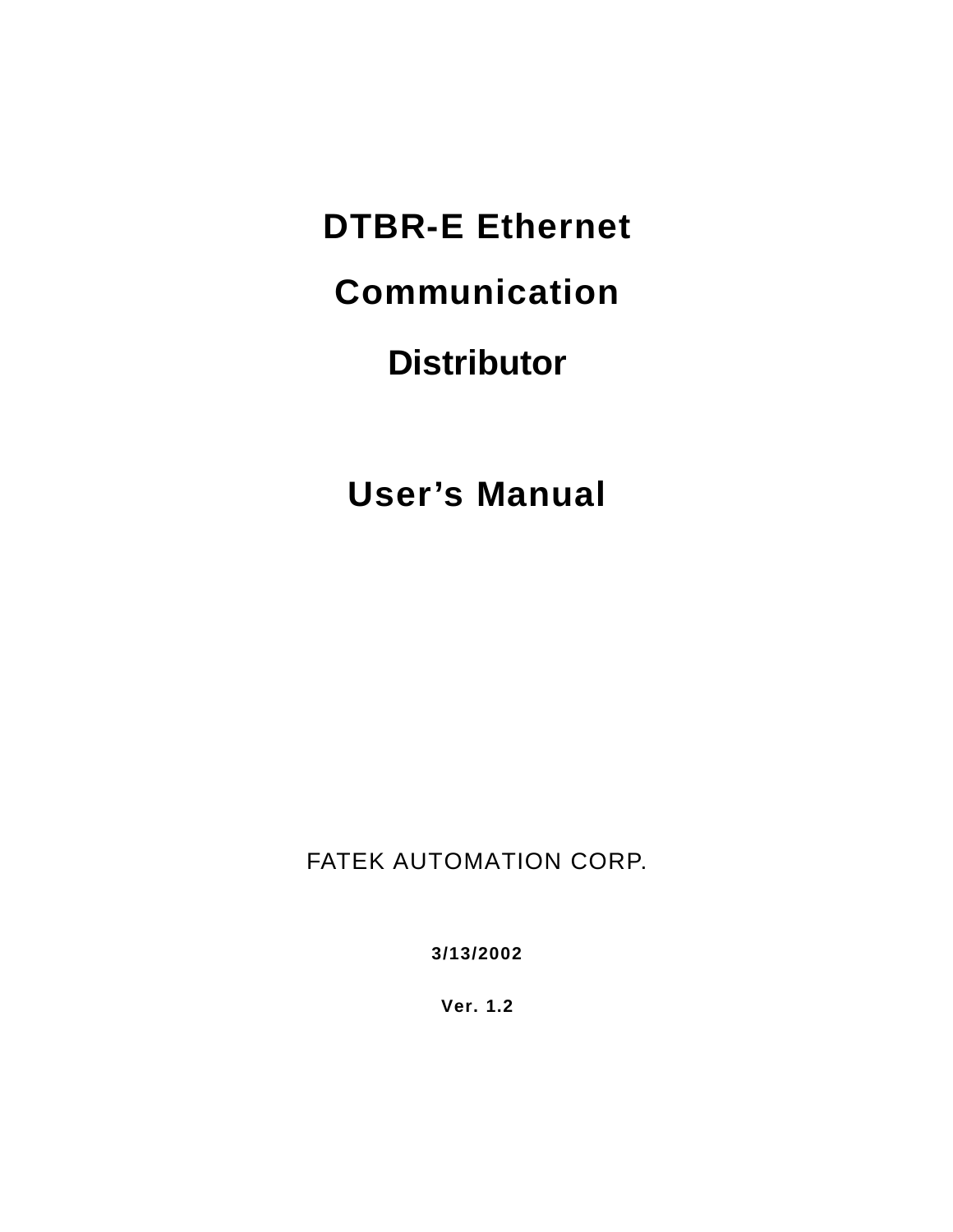| 1 <sub>1</sub> |                                                  |  |
|----------------|--------------------------------------------------|--|
| 2 <sub>1</sub> |                                                  |  |
|                |                                                  |  |
|                |                                                  |  |
|                |                                                  |  |
| 3.             |                                                  |  |
| 4.             |                                                  |  |
| 5 <sub>1</sub> |                                                  |  |
|                |                                                  |  |
|                |                                                  |  |
|                |                                                  |  |
|                |                                                  |  |
|                |                                                  |  |
|                |                                                  |  |
|                |                                                  |  |
|                | 5.3.1 Configuration Software and its Function 12 |  |
|                |                                                  |  |
|                | 5.3.3 Configuration thru Local Area Network 14   |  |
|                |                                                  |  |
|                |                                                  |  |
|                |                                                  |  |
|                |                                                  |  |
|                |                                                  |  |
|                |                                                  |  |
|                |                                                  |  |
|                | A                                                |  |
|                | B                                                |  |
|                | C                                                |  |
|                | D                                                |  |
|                | E.                                               |  |
|                | F                                                |  |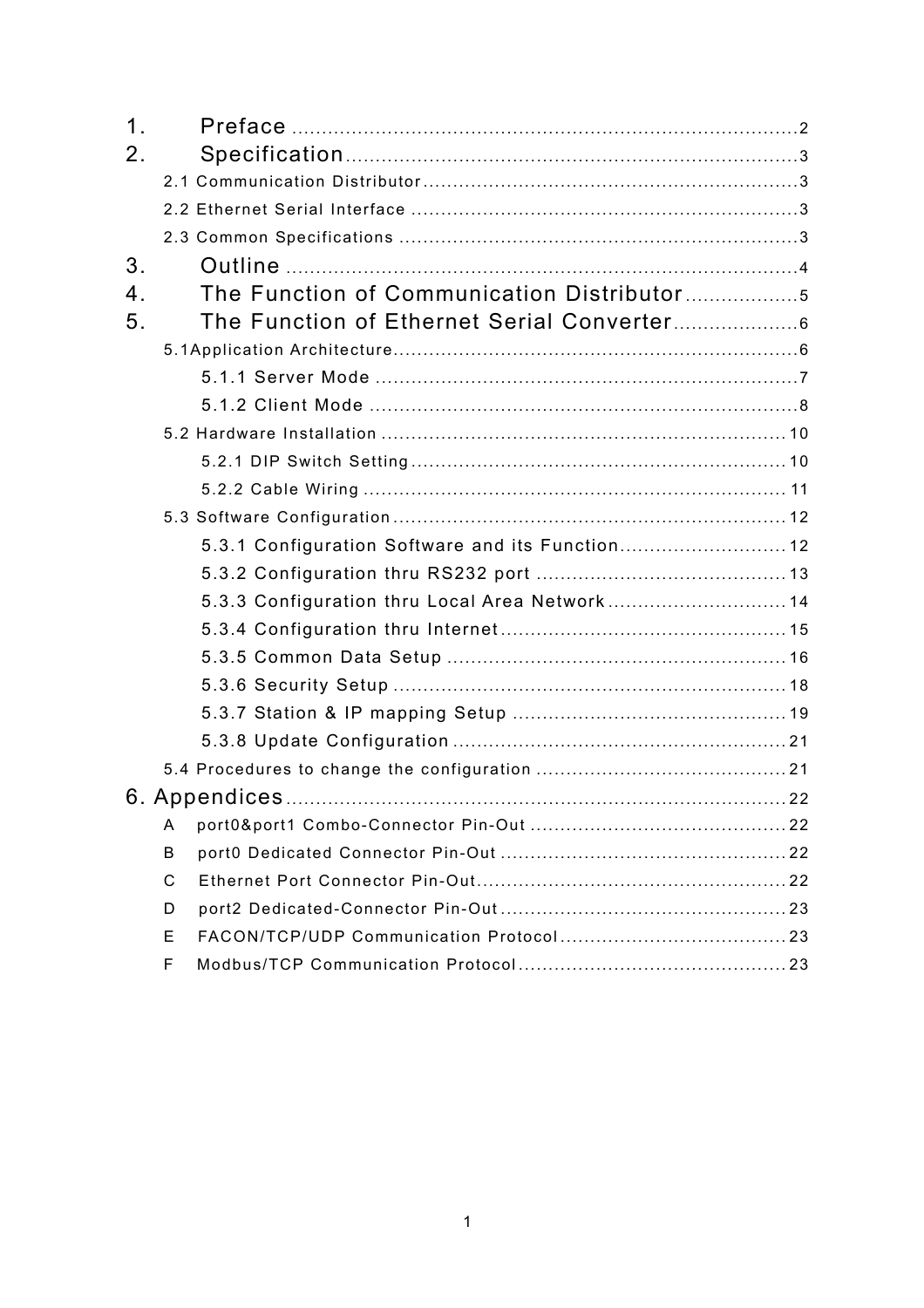# <span id="page-2-0"></span>**1. Preface**

The network communication with its flexible connectivity and mobility can easily penetrate the barrier of the information island. Though at early days, most of the network systems are deployed in commercial environment, but as the evolution of the manufacture technology, the requirement of CIM/CAM is prevailing. To reach this goal how to provide a reliable and accessible medium is a key. Because the network communication has the characteristics as demand, so can be found nowadays in the industrial segment and used to bridge the communication between the management level and field level. To meet this trend, FATEK provides a Network interface module DTBR-E, which is an economic and effective network solution for FACON FB-PLC.

Besides the network function, DTBR-E also is a serial communication distributor for port0 and port2.

The function block of the DTBR-E module is shown at below.

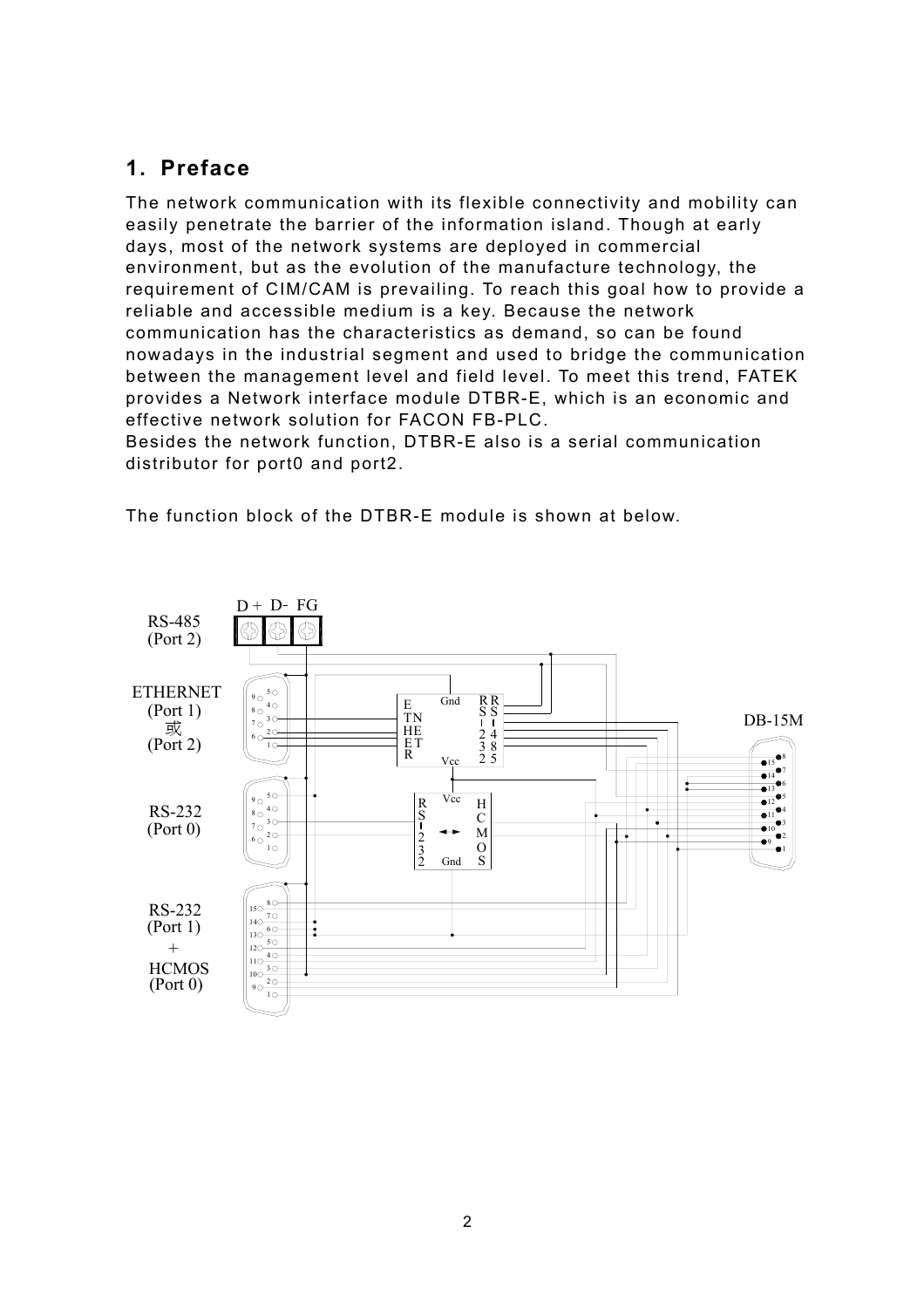# <span id="page-3-0"></span>**2. Specification**

# **2.1 Communication Distributor**

| <b>Communication Port</b> | Signal Level                      | <b>Connector Type</b> |
|---------------------------|-----------------------------------|-----------------------|
| port0, port1 combo-port   | $port0 - HCMOS$ , port1 - $RS232$ | <b>DB15 Female</b>    |
| port0 port                | RS232                             | DB9 Female            |
| port2 port                | RS485                             | 3pinTerminal Block    |

### **2.2 Ethernet Serial Interface**

| <b>Characteristics</b>   | <b>Description</b>                                   |
|--------------------------|------------------------------------------------------|
| Network Interface        | 10BaseT, IEEE 802.3                                  |
| Transmission<br>Protocol | $TCP_1, UDP, IP, ARP$                                |
| Application Protocol     | FACON/TCP <sub>1</sub> /UDP, Modbus/TCP <sub>2</sub> |
| Indicators               | Link LED, Transmit LED<br>Receive LED                |
| Signal Connector         | <b>DB9 Female Connector</b>                          |
| CPU Connected Port       | port1(RS232) or port2(RS485)                         |
| Security Mechanism       | Authorized IP                                        |
| Configuration Tool       | Windows-based configuration software                 |
| $TCP_1$ Connections      | Max. 8 connections simultaneous                      |

Note <sub>1</sub> : Only DTBR-E with firmware version after V1.3(include) supports TCP Note 2 : Only DTBR-E with firmware version after V1.5(include) supports Modbus/TCP.

### **2.3 Common Specifications**

| <b>Characteristics</b> | <b>Description</b>    |
|------------------------|-----------------------|
| Current Consumption    | 5V 200mA from CPU     |
| Dimension              | $140x48x73mm$ (LxWxD) |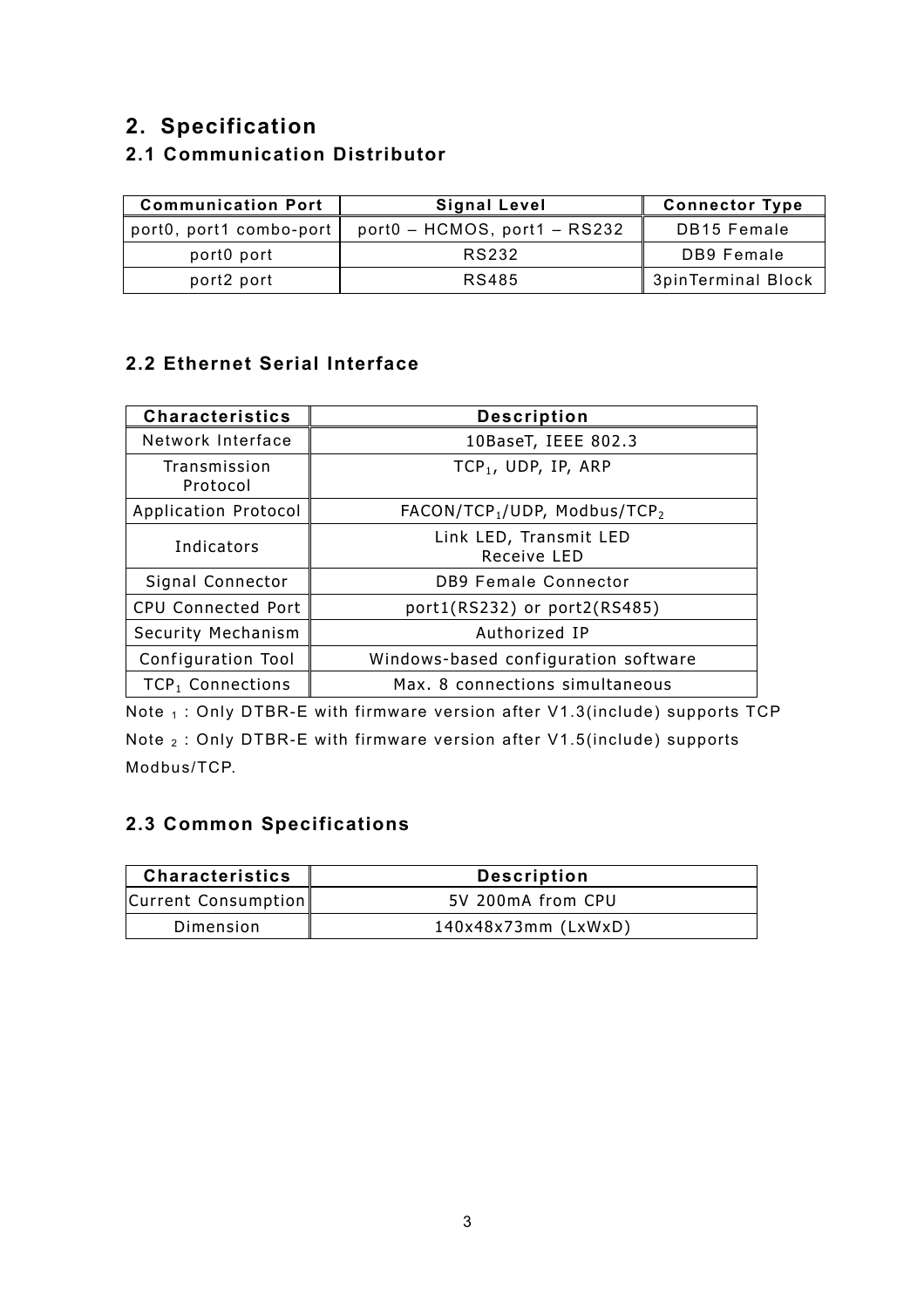# <span id="page-4-0"></span>**3. Outline**

The outline of DTBR-E module is shown at right and described at follow:

 $(1)$  1 **Ethernet connector**: To meet the anti-vibration requirement of industrial environment, instead of using regular RJ-45 connector but using D-Sub connector.

 2 **port0 connector**: The signals in this connector have been converted from H-CMOS to RS232 level.

 $\circled{3}$ . 3 **port0&port1combo-connector**: This connector includes the H-CMOS signals of port0 and RS232 signals of port1.

Normally used for connection of FP-07 to perform the status monitoring and program entry.

D+  $D+$ EG  $\circled{4}$ **ORORO** 5 ට  $\frac{B}{D}$ T<br>B<br>R Ė O

 4 **port2 connector**: The signal level of this connector is of RS485, which can be driven by CPU main unit or by the control circuit of DTBR-E module.

 $(2)$ 

 5 **Status indicators**: The LED indicators are used for indicating of network activity. When the wiring to Hub of this module is properly connected the red LNK LED will be lit. Whenever detects the signal driven by other module the green RX LED will be lit. Whenever there has a message transmitted by this module, the red TX LED will be lit.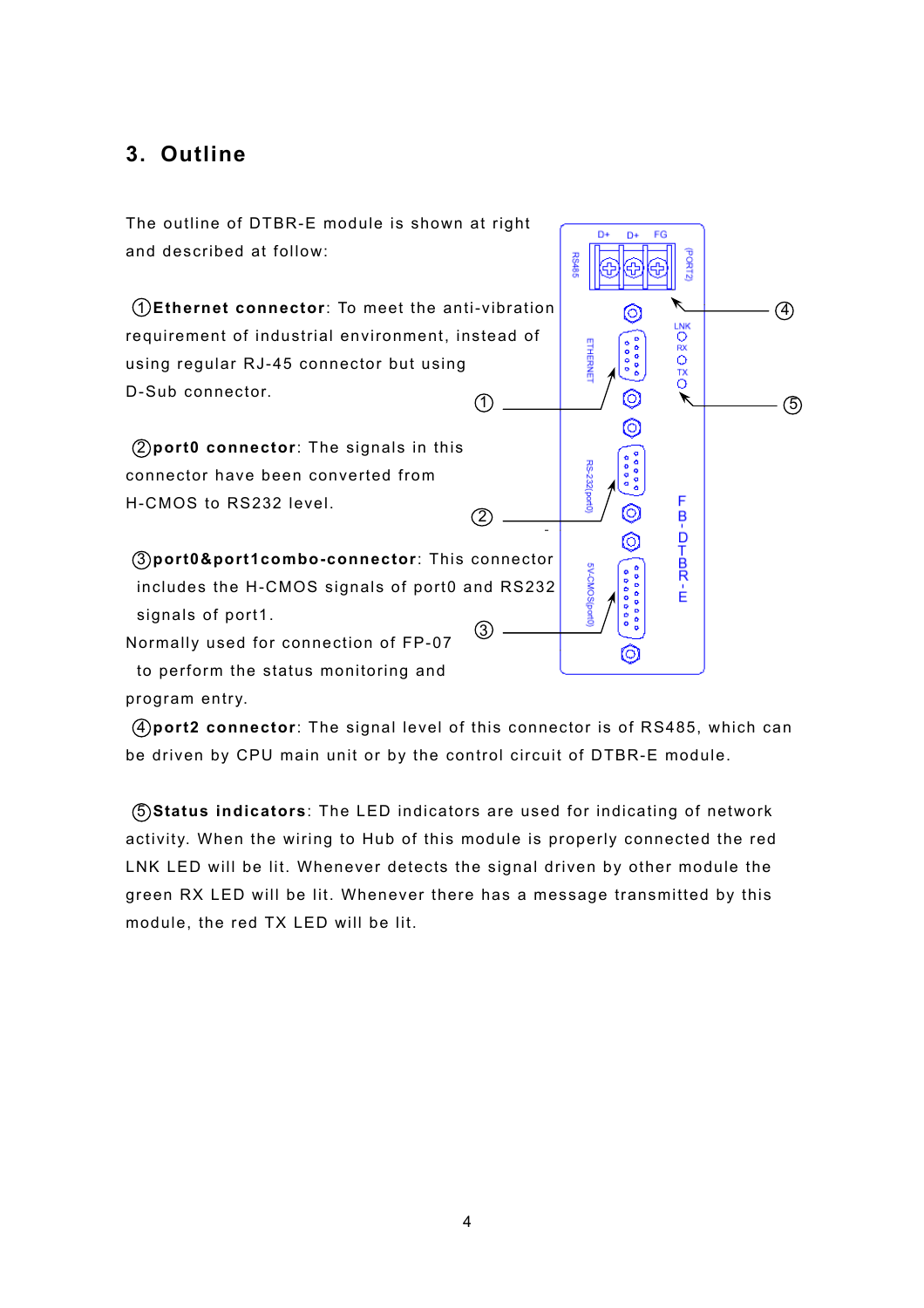# <span id="page-5-0"></span>**4. The Function of Communication Distributor**

The communication distributor function of this module is to re-wire the port0 and port2 signals mixed in the CPU communication connector to the respective connectors for port0 and port2 to ease the application implementation. Besides, the port0 H-CMOS level signals also have been converted to RS232 signal before it connect to dedicated port0 connector. Because the CPU main unit can be selected to connect to DTBR-E module with port1 or port2, when port2 is selected the free port1 signals should be taken from port0&port1 combo connector, since port1 has no dedicated connector as port0 and port2.

The function and usage of connectors for serial communication can be described as follows

#### **port0&port1 combo connector:**

The signals in this connector are same as CPU main unit connector but without port2 signal. The signal includes port0 signals with H-CMOS level and port1 signals with RS232 level. When application, FP-07 can attach to CPU main unit thru this connector. As described at before, when use port2 for network connection, the port1 signals can be applied from this connector. The signal definition and pin-out of this connector can be found at appendix A.

#### **Port0-dedicated connector:**

The signals in this connector have been converted from original port0 H-CMOS level to RS232 level. When use the PC to program the ladder program can connect the PC to this port directly. It must be pointed out that when FP-07 connects to port0&port1 combo connector, this connector is disabled. Besides the main function described as above, port0 can also be used for network configuration. When the setting of DIP switch is at configuration mode(Please refer section 5.3.2) can talk with CPU of DTBR-E module with this port. The signal definition and pin-out of this connector can be found at appendix B.

#### **port2-dedicated connector:**

The signals of this connector are driven by the port2 signals of CPU main unit and the control circuit of this module. When configure to use port2 for network connection (Please refer section 5.2.1) the signal converted from/to the network will appear at this connector. When receive a command message that the target station is map to the station at remote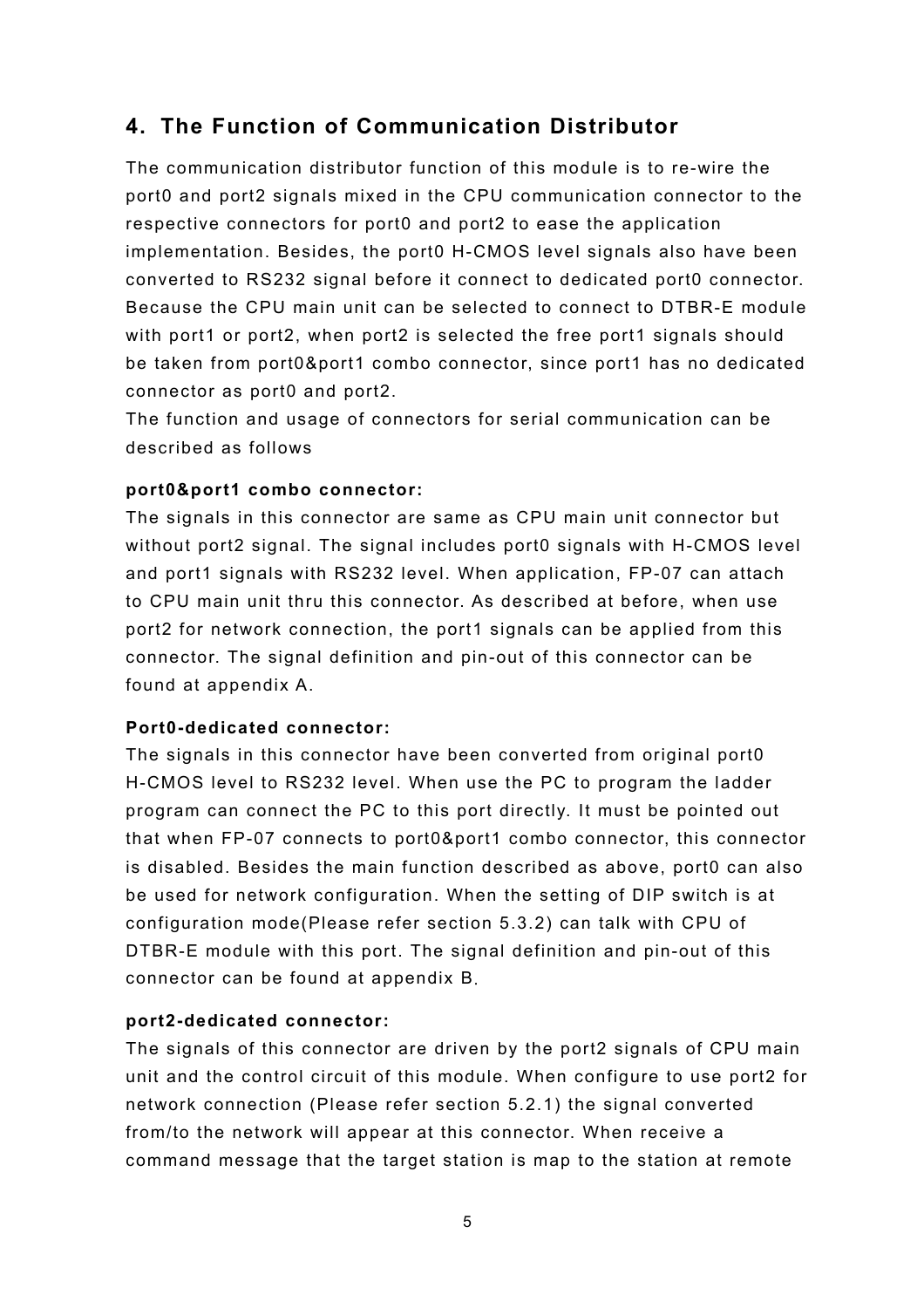<span id="page-6-0"></span>(Please refer section 5.3.7) the control circuit in this module will convert the command message and send it to the network.

If configure the port1 for network connection, this connector can be used as normal port2. The signal definition and pin-out of this connector can be found at appendix D.

# **5. The Function of Ethernet Serial Converter**

The principle of Ethernet serial converter is to take this module as medium and receive all the messages intend to the PLC covered by this module from network then convert to the serial signal that can be accepted by PLC and transmit it thru port1 or port2. The operation is completely transparent, in other words, The CPU cannot distinguish the message is from local or network, the reply message is the same with normal RS232communication. When the DTBR-E module receives the reply message of PLC will pack the message into network data packet then send it to the network. It must emphasis here that the network environment is complicated and not adequate for real time data transfer and can be use mainly for monitoring but not for control. The main reason to use the network for factory communication is for its connectivity. The application, which required to access one processor at same time by multiple clients, previous was difficult to implement by RS232 and RS485 can now easily achieve by network solution.

#### **5.1Application Architecture**

Base on the different requirements of network application this module provides two operating modes –Server Mode and Client Mode. When operates at server mode, the DTBR-E module will wait for the message coming from the network. After decode the received message it will send the message thru serial port to the PLC main unit. The reply message from the PLC will intercept by this module and packed into data packet then transmit to the network hence complete a server mode transaction.

When operates at client mode, the DTBR-E module will wait for the message coming from the serial port. If the received message is for the PLC located at the remote site connected by network, the DTBR-E module will pack the message into data packet for network transmission and send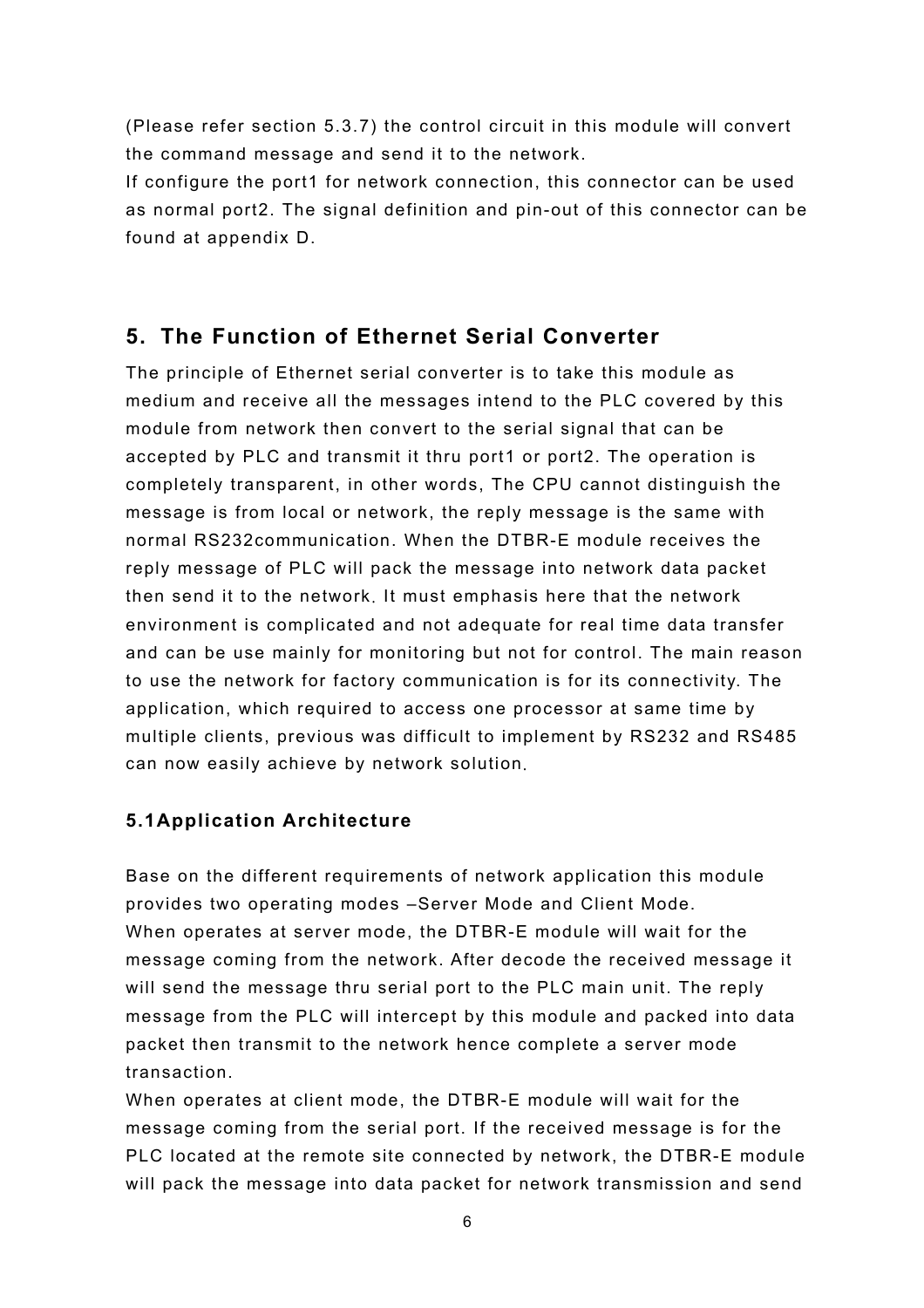<span id="page-7-0"></span>it to network. After send the message to network the DTBR-E module will wait for the reply message coming from network, when it receives the reply message it will direct the message to serial port for PLC hence complete a client mode transaction. The network connection of DTBR-E module depicted in the figures at following chapter, for clarity, will only be drawn by a direct link. Actually the network interface of the DTBR-E is 10BaseT, which should attach with Hub in order to connect with network.

#### **5.1.1 Server Mode**

When operates at server mode, the single PLC connected with RS232 interface or the stations connected by RS485 are all work at slave mode, which will wait for command message passively and reply the command. Follows are example of server mode application

This is the simplest server mode application. Workstation A and workstation B are master that can send the command message actively to FB-PLC, Upon receiving the command message, DTBR-E will send the message thru the port1 to FB-PLC. When there are more than one message intended to send to FB-PLC, the DTBR-E module will save the additional messages into the message queue then send it to FB-PLC

Station A Station B स्त्र ह्हत FB-CPU  $\overline{nm}$  $1888888885$ DTBR-E

in orders (Must wait for the reply message before send the next command) therefore there will no conflicts.

When work at this mode, there is no need to write any program in PLC for operation.

#### **Multiple PLC connection**

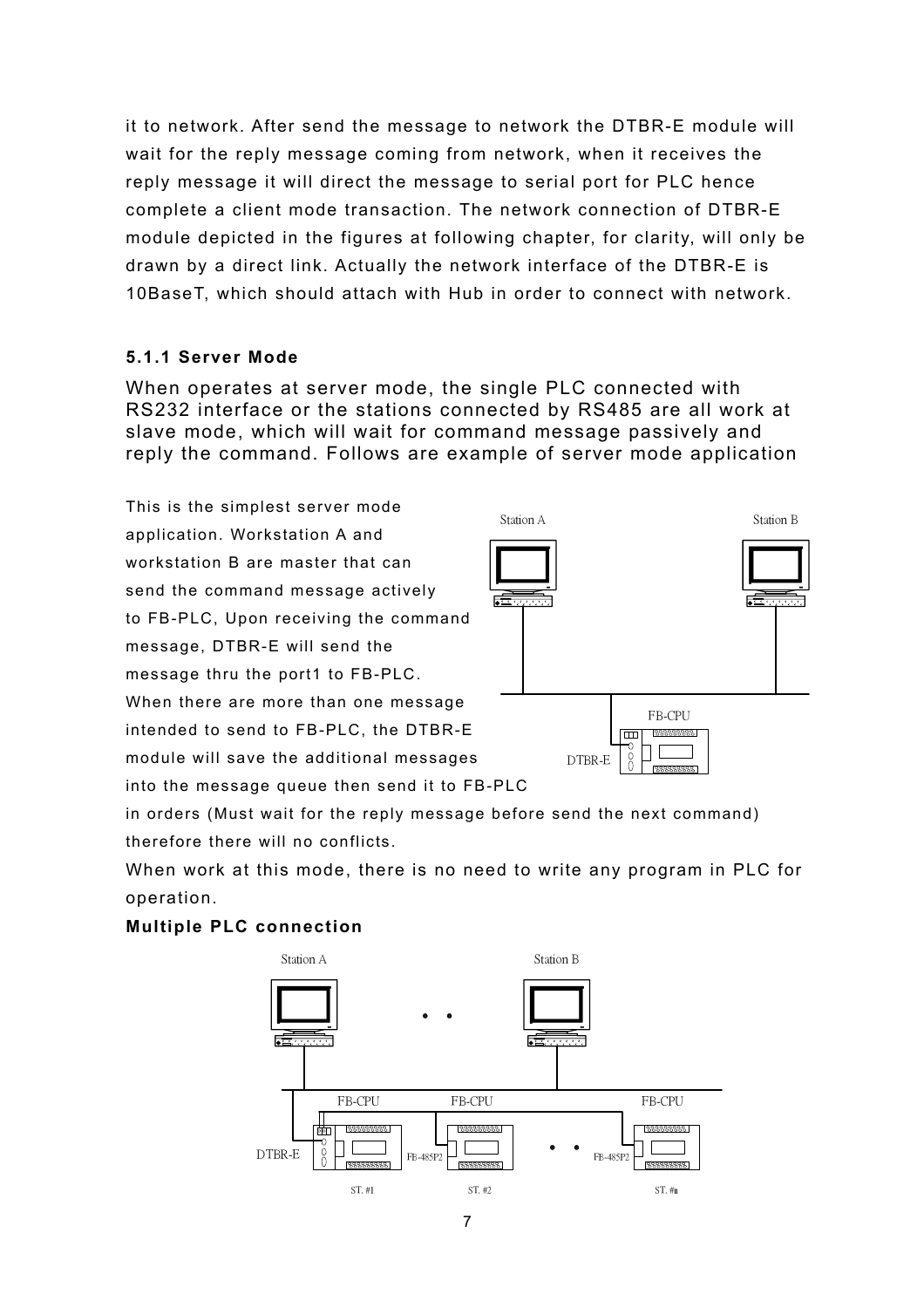<span id="page-8-0"></span>Under this application architecture, The PLCs connect the DTBR-E with the RS485 interface of port2. The work station A and work station B are master that can send the command message actively to FB-PLC, Upon receiving the command message from the network, DTBR-E will re-send the message to FB-PLC thru port2 interface. When the message appears at RS485 line, each PLC will compare the target station embed in message against its own station ID. If the result is true then it will reply according to the command message. The reply message will intercept by the DTBR-E module and re-pack then send to the network. When there are more than one message intended to send to FB-PLC, the DTBR-E module will save the additional messages into the message queue then send it to FB-PLC in orders (Must wait for the reply message before send the next command) therefore will not have conflicts. When work at this mode, there is no need to write any program in PLC for operation.

#### **5.1.2 Client Mode**

While work at client mode, the DTBR-E will wait the command message at port1 or port2. When it finds the message is for the PLC station located at remote site(Please refer section 5.3.7 for setting) then it will pack the message according to the content of port mapping table and send it to the network. After that, DTBR-E module will keep an eye on network for the reply message. Upon receiving the reply message, the DTBR-E module will decode the message then send back to PLC thru serial port hence complete a client mode transaction. When work at this mode, the single PLC connected by RS232 interface or the master station of PLC LINK connected by RS485 interface are all operated at master mode, which means it use LINK instruction mode0 to send the command actively. The client mode also can be further divided into standard mode and virtual server mode. Explanation as follows

#### **5.1.2.1 Standard Client Mode**

When work at this mode, the master PLC connected with DTBR-E module can use LINK instruction mode0 send the command message to other PLC. The target PLC that master PLC intend to command can be a local slave PLC connected by RS485 interface to master PLC or a PLC located at

8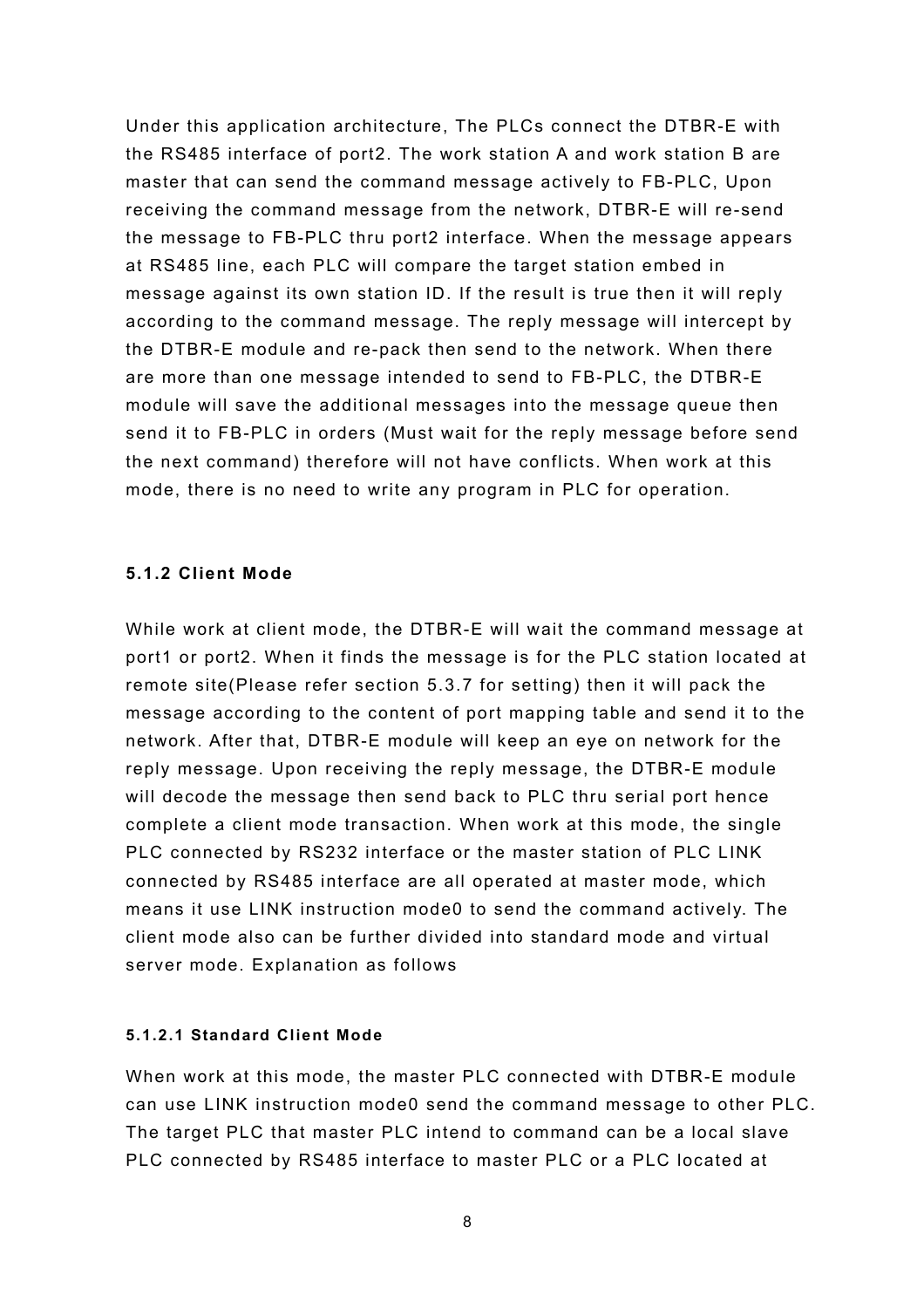remote site with sever mode DTBR-E connection. There is a "Station to network address translation table" in the DTBR-E module when work at client mode. This table includes the information about the mapping of local station and remote station, the user should set this table according to the actual application deployment (Please refer section 5.3.7 for table setting). While operation, the DTBR-E will constantly inspect the received message, if the station number in the message can be found in the translation table that means the message is going to route to network, the DTBR-E module will first replace the station number in message according to the translation table then re-calculate and update the check sum of translated message and encapsulate it in network data packet and finally send it to the network. After received the reply message from network, the DTBR-E module will perform the translation of message at the reverse order. First it will replace station number in message to the original station number and then re-calculate and update the check sum of message then send it to serial port. A standard client mode network application is shown as follows.



FB-CPU Group #1

In the above figure, there are two groups of PLC. The PLCs in each group are linked together by RS485 interface and then attach to a DTBR-E module for network accessibility. The station number 1 of group 1 is a master PLC, which not only can command the other PLCs of same group but also can access the PLCs of group 2 with the help of two DTBR-E bridging. The DTBR-E module attached to group 2 PLC is configured as server mode, which means all the PLCs cover by this module are work as slave PLC and wait for the command passively. It must emphasis that the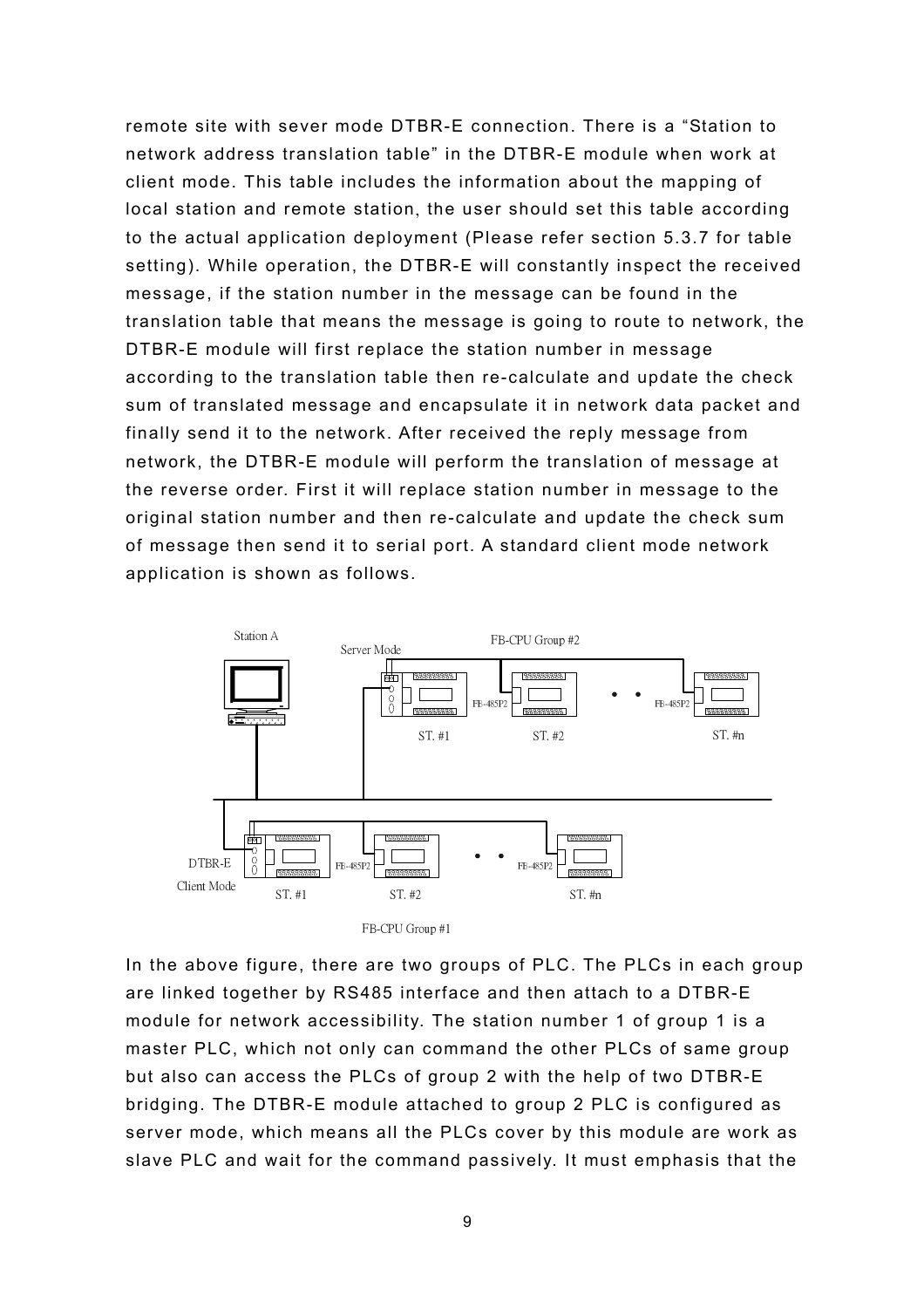<span id="page-10-0"></span>PLCs under standard client mode DTBR-E module can't access by other master devices thru network communication. The role of this kind of DTBR-E module is very similar to Fire Wall. Only the messages from inside or the corresponding reply messages can be accepted by DTBR-E module, other messages will be blocked. The security of client mode operation is very high. Based on the reason described above, the workstation A can only access the PLCs of group 2. It's noted that, from the view point of master PLC, the station number of station #2 of group 2 is not 2, otherwise it can't distinguish it from the local station of #2. This can be overcame by the introduction of translation table.

#### **5.1.2.2 Virtual Server Mode**

Though high security is the key feature of standard client mode, can't accessed by other devices thru network is also a drawback. To take the balance between the security and connectivity, the DTBR-E provides a virtual server mode to meet the both end. While working at this mode, the DTBR-E module emulates a PLC with station number of 255. There are only R0~R1999 can be accessed of this virtual PLC. When the command message is for station 255, the DTBR-E will interpret the message and act upon that message; this is true for all the messages whether it comes from serial port or from network. The DTBR-E module act as a medium, the status of PLCs can store in it for outside world access. The outside world can put the command status in it for PLCs access. The virtual server mode is an option for client mode DTBR-E, which means while act as virtual server the master PLC still can access the slave PLCs that attached to network.

#### **5.2 Hardware Installation**

#### **5.2.1 DIP Switch Setting**

When remove the front cover of DTBR-E module can see a DIP switch (SW1) with 4 switches shown at below. The setting of this DIP switch explains at follow

The switch can be divided into two groups, 1-2 is a group, 3-4 is another group. When all the switches of 1-2 all set to 'CFG' position , the DTBR-E is work at configuration mode. At this mode can setup the network configuration of

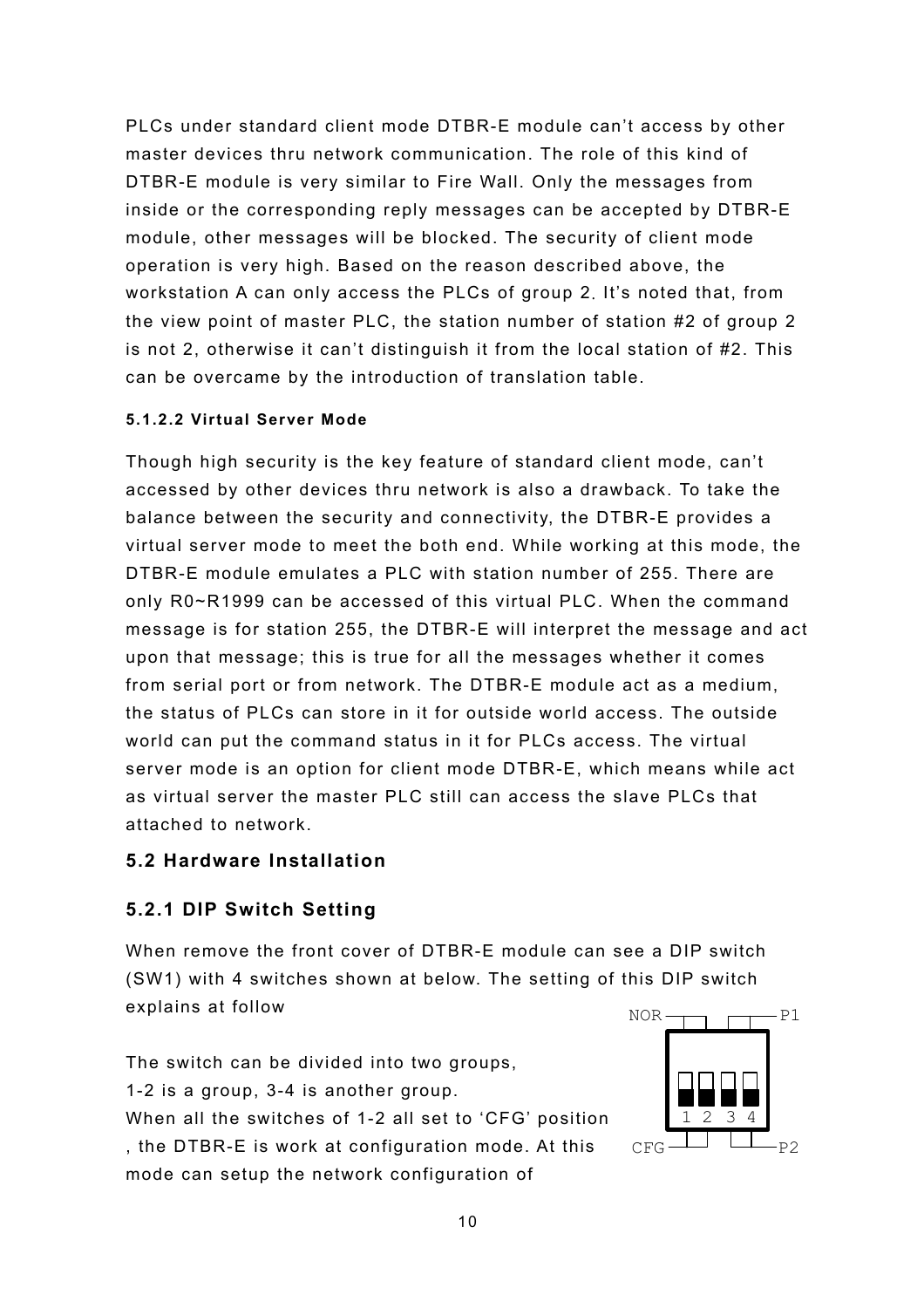<span id="page-11-0"></span>DTBR-E thru port0 (Please refer section 5.3.2). Normally the 1-2 switches should all set to 'NOR' position.

3-4 switches can be used to select the serial port for PLC connection. When the switches 3-4 all set to 'P1' position, the DTBR-E module will communicate with PLC by port1 interface. When the switches 3-4 all set to 'P2' position, the DTBR-E module will communicate with PLC by port2 interface.

**The DIP switch is set in factory before shipment as follows: 1-2 at 'NOR' position, 3-4 at 'P1' position.**

#### **5.2.2 Cable Wiring**

#### **Serial Communication distributor:**

Please refer Appendix A, B, D for the signal names and pin-out of port0, port2 dedicated connector and port0&port1 combo connector.

#### **Network Connection:**

There are two accessory connector come with DTBR-E module. One is solder type D-sub 9-pin male connector the other is a gender changer of DB9 to RJ-45. It's strongly recommended to use the D-sub connector while application, which has a better performance on anti-vibration. Only considering the convenience or for test purpose can use the gender changer of DB9 to RJ-45.

Please use the CAT5 UTP (un-shielded twisted pair) cable for network connection. The best recommendation is using the CAT5 STP(shielded twisted pair) cable。

The wiring of cable to DB9 male connector is listed as below.

| <b>Wire Color</b> | DB9 Pin No.   RJ-45 Pin No. |
|-------------------|-----------------------------|
| White+Orange      |                             |
| Orange            |                             |
| White+Green       |                             |
| Green             |                             |

Please refer appendix C for the signal names and pin-out of network connector.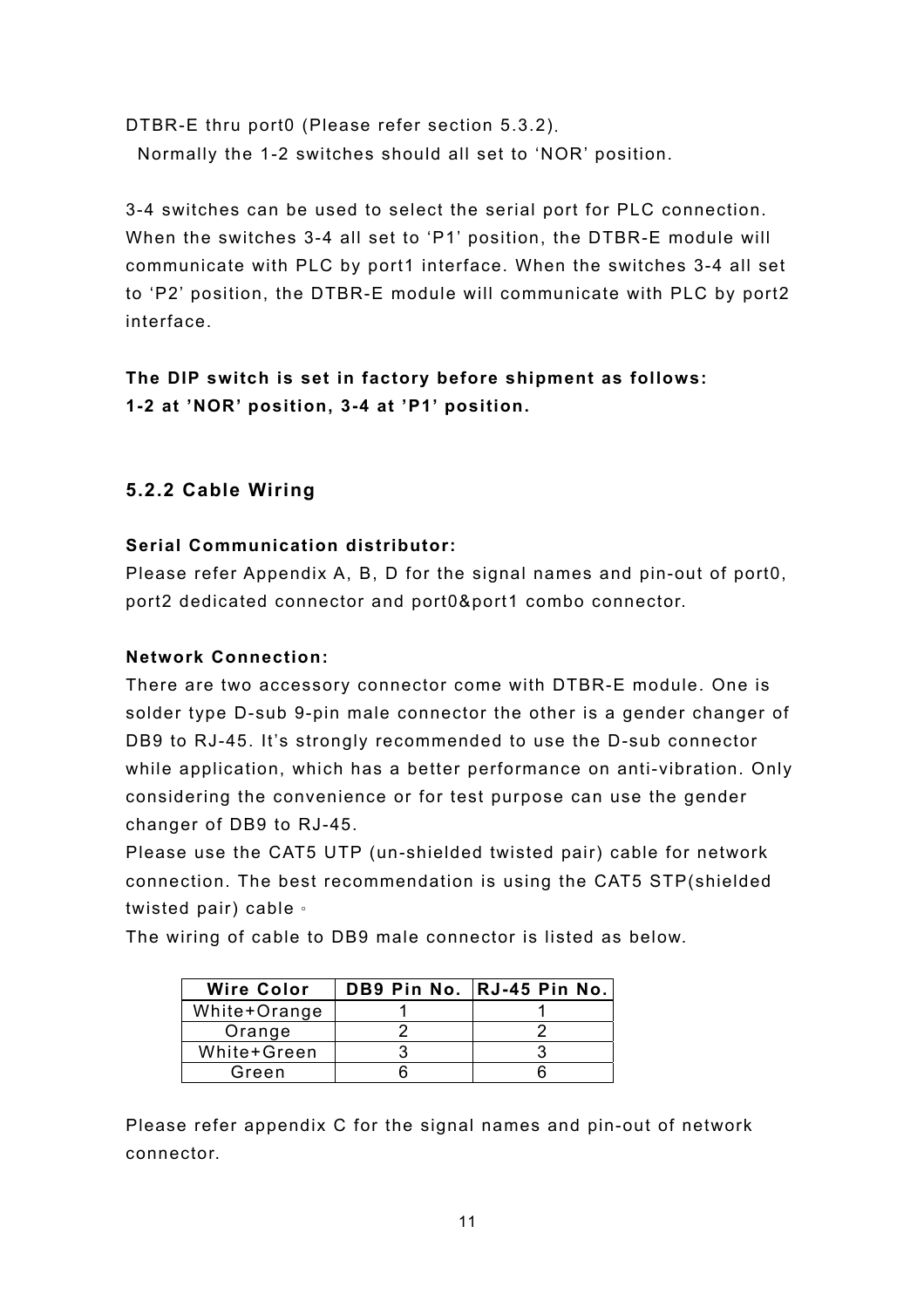#### <span id="page-12-0"></span>**5.3 Software Configuration**

#### **5.3.1 Configuration Software and its Function**

There is a accompany software "dtbre\_cfg.exe" to aid the configuration of DTBR-E module. This software is a windows-based software and has following functions:

**Basic module Information setup**- Includes IP (Network address), gateway, netmask, baud rate, operating mode, module name, module description.

**Security setup**- Setup authorized IP. With this function, only the command message issue by the host with authorized IP can be accepted by DTBR-E module. Hence can prevent the unintended access and keep the system secure. There are 10 set of IP group can be set. Each group can contain one or more consecutive IPs.

**Local station to remote station mapping**- The operating of FB-PLC networking is purely transparent. When access the remote slave PLC by executing the LINK instruction of mode0 and with the help of DTBR-E module, the master PLC does not know the remote PLC is connected by network. In other words, the maximum number of slave station is still 254. When DTBR-E module work at client mode, in order to translate the local station into remote station, must first setup the translation table. Considering the convenience for variety application, there are three methods can be used to setup the network configuration.

**Setup by RS232 interface** - This kind of setup is thru port0-dedicated connector. It should first set the DIP switch (Please refer section 5.2.1) to proper position before can perform the setup. With this method can set the configuration without password, so when the password is missing can use this method to fixed it. Please refer section 5.3.2 for further explanation.

**Setup by local area network** – This is the most convenient method for network configuration. When operating, the configuration software will scan all the DTBR-E modules attached to the network. All the scanned DTBR-E modules will be shown in the table on the screen with the regarded basic information. The user can pick the DTBR-E module to be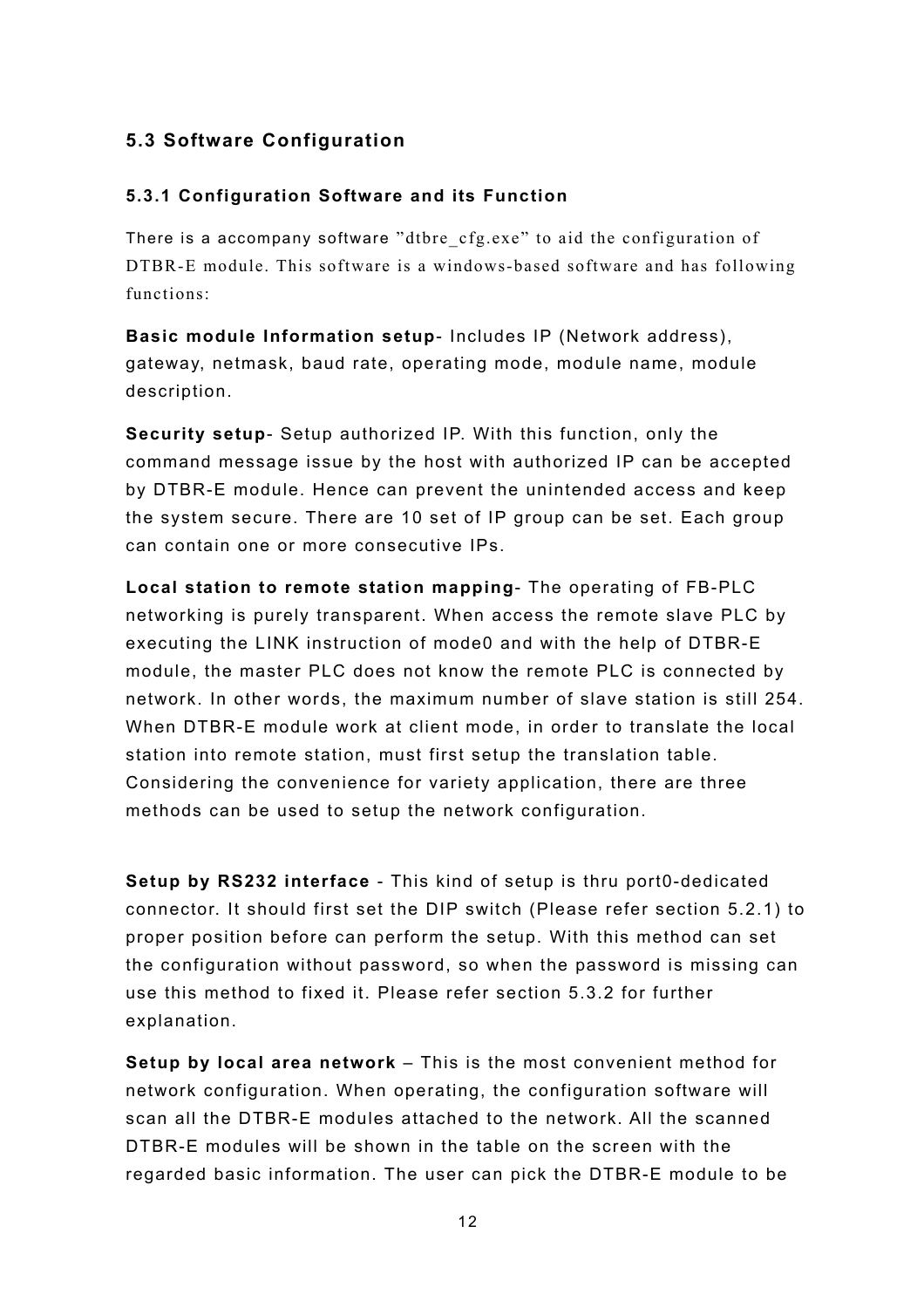<span id="page-13-0"></span>editing directly from the screen. Considering the security, can set password to prevent the unintended access. Please refer section 5.3.3 for detail explanation.

**Setup by Internet** – With this method can setup the network configuration thru Internet. Most often is used to setup the station mapping or authorized IP. While use this method, can only setup one DTBR-E at a time and must specify the IP address of DTBR-E module to be edited. Considering the security, can set password to prevent the unintended access. Please refer section 5.3.4 for detail explanation.

#### **5.3.2 Configuration thru RS232 port**

- Step 1. First turn off the power.
- Step 2. Remove the front cover.
- Step 3. Slide the DIP switch to the position as follows



- Step 4. Prepare a connection cable according to the description of appendix B to connect the PC and DTBR-E module thru port0-dedicated connector (Please refer chapter 3).
- Step 5. Turn on the power.

Step 6. Execute the configuration software - dtbre\_cfg.exe on PC. After execution, the screen will show

| SO DTBR-E Ethernet adaptor Configuration               |                  |          |              | ▐▃▌▆ |
|--------------------------------------------------------|------------------|----------|--------------|------|
| File About                                             |                  |          |              |      |
| Configuration Channel<br>C Intranet C Internet C RS232 |                  |          |              |      |
| IP Address/Name                                        | Ethernet Address | OP Mode  | Comment      | Seq. |
|                                                        |                  |          |              |      |
|                                                        |                  |          |              |      |
|                                                        |                  |          |              |      |
|                                                        |                  |          |              |      |
|                                                        |                  |          |              |      |
|                                                        |                  |          |              |      |
| Properties                                             |                  | Scan Map | <br>Exit<br> |      |

Step 7. Use mouse to click the 'RS232' option in 'Configuration Channel'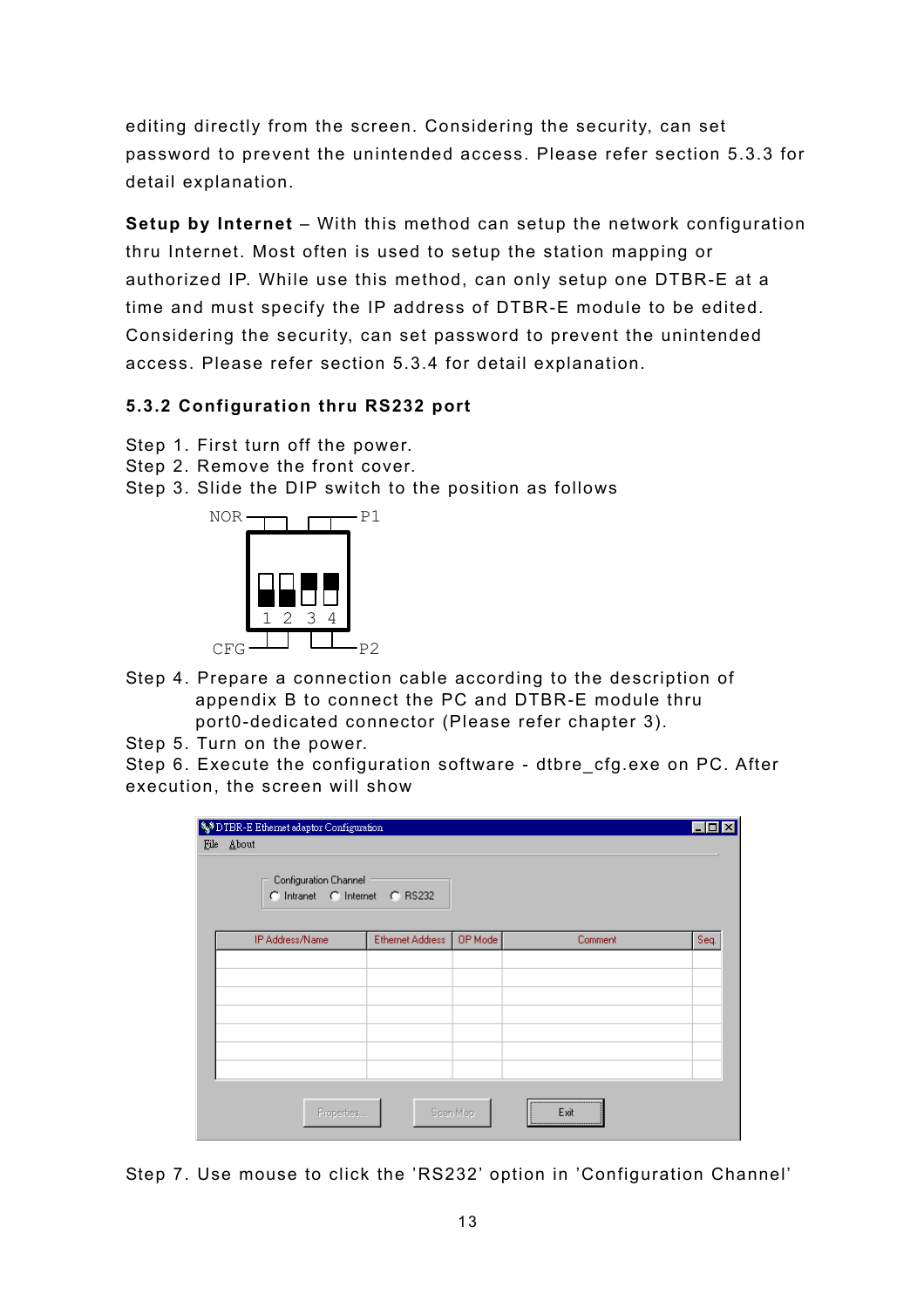<span id="page-14-0"></span>group box, then the screen changes to

| Configuration Channel<br>C Intranet C Internet C BS232 |                         |         | Com. Port: COM1 |      |
|--------------------------------------------------------|-------------------------|---------|-----------------|------|
| IP Address/Name                                        | <b>Ethernet Address</b> | OP Mode | Comment         | Seq. |
|                                                        |                         |         |                 |      |
|                                                        |                         |         |                 |      |
|                                                        |                         |         |                 |      |
|                                                        |                         |         |                 |      |
|                                                        |                         |         |                 |      |
|                                                        |                         |         |                 |      |

Now proceed to choose a proper COM. Port in 'Com. Port:' combo list according to the actual connected port of PC and then click 'Get Map' button start to connect with DTBR-E module. The following figure is a sample screen after the connection is successful.

| SO DTBR-E Ethemet adaptor Configuration<br>File About<br>Configuration Channel<br>C Intranet C Internet C RS232 |                  |                 | Com. Port: COM1<br>$\blacktriangledown$ |      |
|-----------------------------------------------------------------------------------------------------------------|------------------|-----------------|-----------------------------------------|------|
| IP Address/Name                                                                                                 | Ethernet Address | OP Mode         | Comment                                 | Seq. |
| 192.168.1.3 <noname></noname>                                                                                   | 4c:49:0:0:0:15   | Server          | not init                                | ſ    |
|                                                                                                                 |                  |                 |                                         |      |
|                                                                                                                 |                  |                 |                                         |      |
|                                                                                                                 |                  |                 |                                         |      |
|                                                                                                                 |                  |                 |                                         |      |
|                                                                                                                 |                  |                 |                                         |      |
| Properties                                                                                                      |                  | <br>Get Map<br> | Exit                                    |      |

The explanation of information conveyed by this screen will be left until section 5.3.5.

#### **5.3.3 Configuration thru Local Area Network**

Step 1. Use the network cable to connect the DTBR-E and Hub.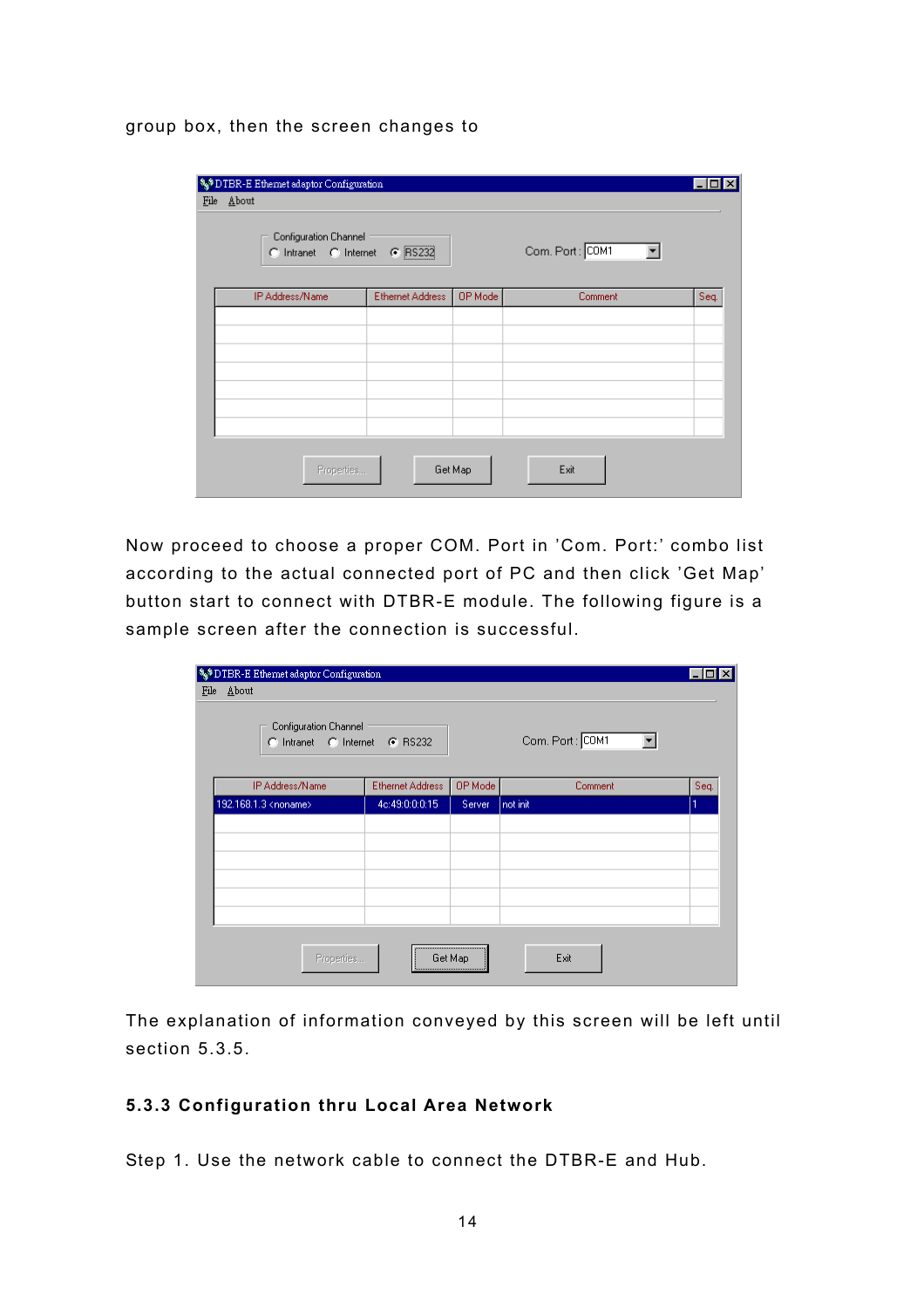<span id="page-15-0"></span>Step 2. Connect the PC to network and execute the software -

dtbre\_cfg.exe. Use the mouse click the 'Intranet' option in the 'Configuration Channel' group box, then the screen changes to

| Configuration Channel<br>C Intranet C Internet C RS232 |                         |         |         |      |
|--------------------------------------------------------|-------------------------|---------|---------|------|
| IP Address/Name                                        | <b>Ethernet Address</b> | OP Mode | Comment | Seq. |
|                                                        |                         |         |         |      |
|                                                        |                         |         |         |      |
|                                                        |                         |         |         |      |
|                                                        |                         |         |         |      |
|                                                        |                         |         |         |      |
|                                                        |                         |         |         |      |

Click the 'Scan Map' button then start the scanning of DTBR-E module. All the modules detected will be shown in the table. The remaining procedures will be left until section 5.3.5.

### **5.3.4 Configuration thru Internet**

Step 1. Connect the DTBR-E module and Hub with twisted Ethernet cable. Step 2. Connect the PC to network and execute the network configuration software - dtbre\_cfg.exe. Use the mouse point to the 'Internet' option buttons within the 'Configuration Channel' group box and click it then the screen will be shown as below

| Configuration Channel<br>C Intranet C Internet C RS232 |                         |         | Remote IP: 192.168.1.1 |      |
|--------------------------------------------------------|-------------------------|---------|------------------------|------|
| IP Address/Name                                        | <b>Ethernet Address</b> | OP Mode | Comment                | Seq. |
|                                                        |                         |         |                        |      |
|                                                        |                         |         |                        |      |
|                                                        |                         |         |                        |      |
|                                                        |                         |         |                        |      |
|                                                        |                         |         |                        |      |
|                                                        |                         |         |                        |      |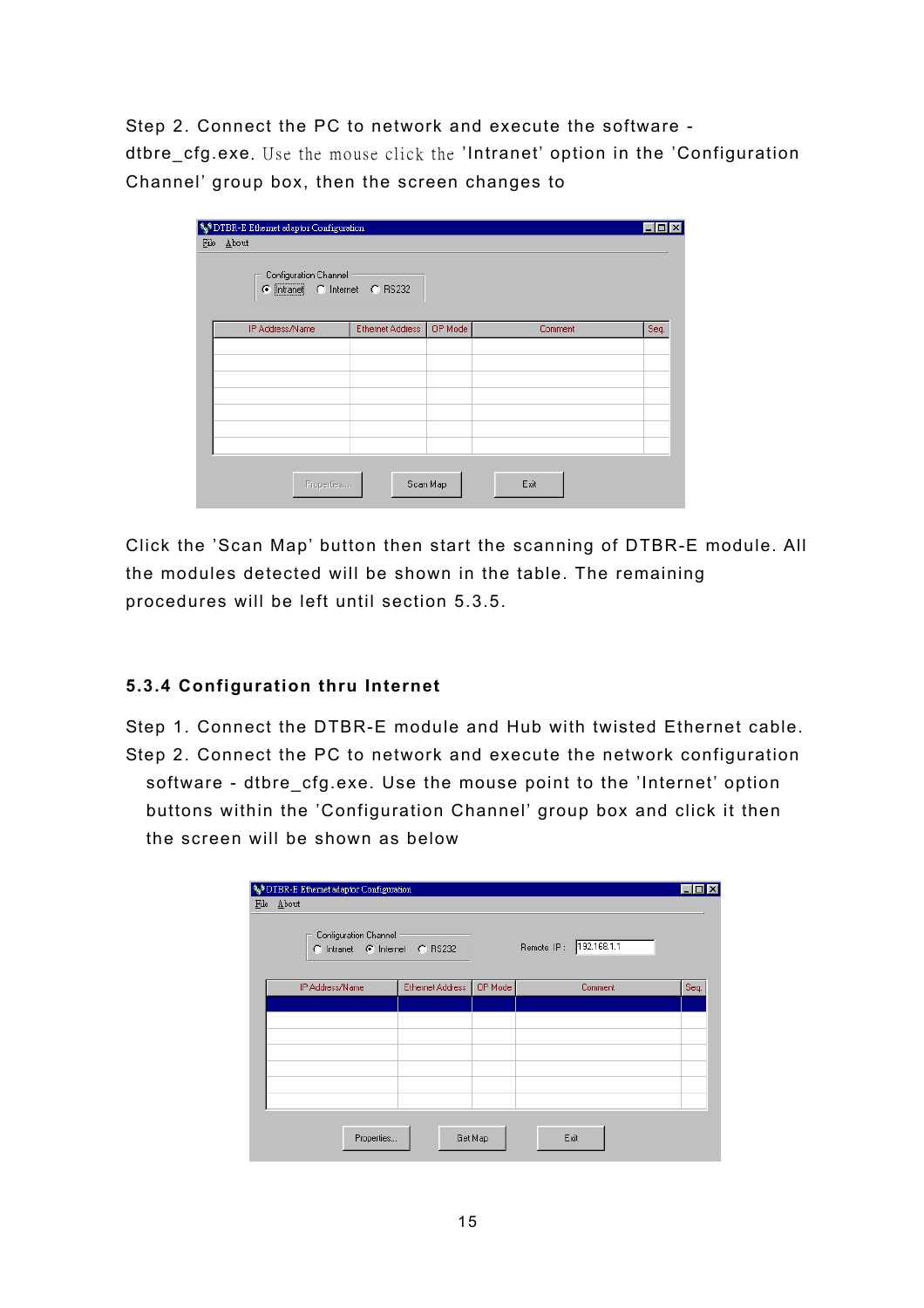<span id="page-16-0"></span>At this time can input the remote IP address of the DTBR-E module desired for configuration. After click the 'Get Map' button, it will start to connect DTBR-E module. When the connection is established will show the information regard the connected DTBR-E module in the table at the middle of window.

#### **5.3.5 Common Data Setup**

Whenever the connection is established, it will show the information regard the connected DTBR-E module in the table at the middle of window, no matter what the connection method is selected. At that time, can double click the line where the desired DTBR-E is located or single click the line and click 'Properties..' button to perform the configuration. If configured by RS232 or password not setting or correct password were entered will show the screen as below

| <b>S</b> Adaptor's Properties |               |                                                   | $\Box$ D $\times$ |
|-------------------------------|---------------|---------------------------------------------------|-------------------|
| Firmware Version: 1.5         | Import        | Export                                            |                   |
| General                       | Password      | Access Control                                    |                   |
|                               |               | Remote Config. Enabled <b>Ø</b>                   |                   |
| IP Address:                   | 211.20.97.139 | Advance Setup                                     |                   |
| Subnet Mask: 255.255.255.0    |               | Operation Mode: Server                            |                   |
| GateWay:                      | 211.20.97.129 | Modbus<br>Protocol:                               |                   |
| Host Name:                    |               | 9600<br>Baud Rate:<br>Parity: Even<br>Data Bit: 8 |                   |
| Comment:                      | not init      |                                                   |                   |
|                               |               |                                                   |                   |
|                               | $\prime$ OK   | X Cancel                                          |                   |

Follows are the description of each field shown in above

**Firmware Version**: Denotes the software version of DTBR-E module for configuration.

**IP Address**: IP address of DTBR-E module for configuration.

**Subnet Mask**: Subnet mask of DTBR-E module for configuration. **Gateway**: The IP address of gateway for DTBR-E module for configuration.

**Host Name**: For documentation, can be used to distinguish DTBR-E module. At most can consist of 11 characters.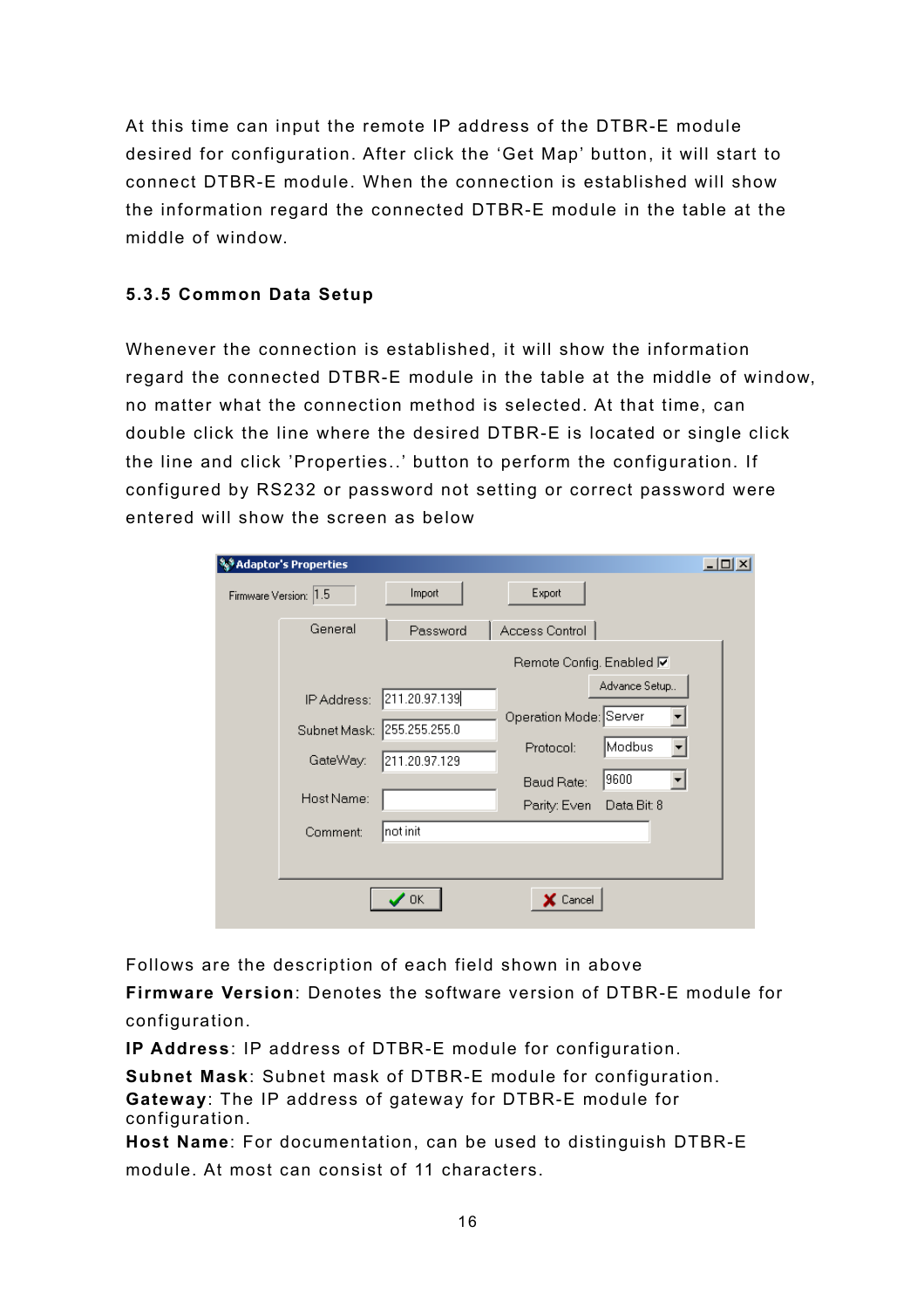**Comment**: For documentation, can be used to distinguish DTBR-E module. At most can consist of 21 characters.

**Operation mode**: Client or server mode selection.

**Protocol**: There are two communication protocols were supported in this module. **Modbus** or **Facon**. **Modbus** can be choosed only when the operation mode is set to Server mode while the Facon mode can be used in both modes.

**Baud Rate**: Communication speed between DTBR-E and PLC with 9600, 19200 and 38400 bps three options of

**Remote Config. Enabled**: For security, when this option is checked will allow the configuration thru the Internet. It must be checked when intent to configure the network configuration according to the method described in section5.3.4. It's strongly recommended to set the password when enable the remote configuration to prevent the leakage of security hole. Please leave this option un-checked if remote configuration is not necessary.

**Import-Export button**: Can use the Export function to save entire setup data of DTBR-E module to file or use the Import function to retrieve the setup data stored in file to ease the editing job of configuration.

The contents enclose in the box at below can be skipped for the beginner

Advanced Setup: This setting can only need to be performed when at server mode, click 'Advance Setup' button to start setup and the screen will be shown



**Message Time Out**: The time-out time for PLC, the default setting is 300ms. DTBR-E module will wait for the same amount time of this field before the PLC can reply the command message.

**Transaction delay**: The minimal delay time for DTBR-E to send the next command message after it receives a reply message from PLC. The default setting is 0ms. This setting is used for the applications that connect multiple PLCs with diverse scan time by RS485.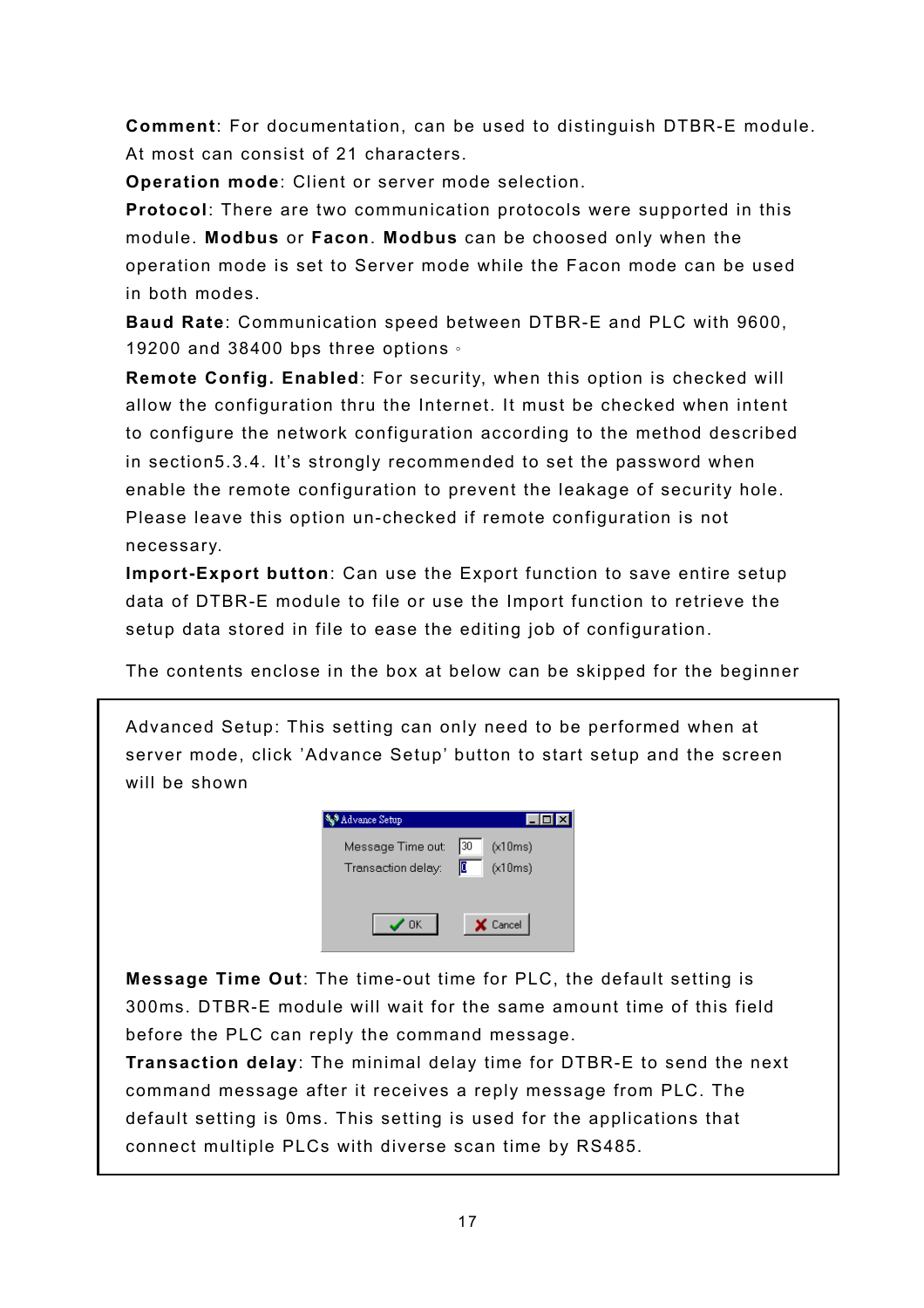#### <span id="page-18-0"></span>**5.3.6 Security Setup**

For security of DTBR-E operation, besides the disable/enable control of remote configuration, also provides following measures to work with **Password Protection**- Continues from last screen, click the 'Password' tab to set the password. The screen changes to

| Access Control<br>General<br>Password<br>-------------------- |
|---------------------------------------------------------------|
| Change Password                                               |
| Current Password: No Password                                 |
| New Password:                                                 |
| Confirm Password:                                             |
| Change<br>Remove                                              |

Please input the new password at 'New Password' and 'Confirm Password' edit field and click the 'Change' button to complete the setting of new password. Please click the 'Remove' button if password protection is not necessary.

**The setting of access right**- Use the setting of authorized IP to prevent the illegal access of data. After click the 'Access Control' tab, the screen changes to

| <b>SAdaptor's Properties</b> |          |                        |                |  |
|------------------------------|----------|------------------------|----------------|--|
| Firmware Version: 1.2        |          | Import                 | Export         |  |
|                              | General  | Password               | Access Control |  |
|                              | Grant IP |                        |                |  |
|                              |          | <b>Base IP Address</b> | size           |  |
|                              |          |                        |                |  |
|                              |          |                        |                |  |
|                              |          |                        |                |  |
|                              |          |                        |                |  |
|                              |          |                        |                |  |
|                              |          |                        |                |  |
|                              |          | $^{\prime}$ OK         | X Cancel       |  |

Move the cursor to the 'Grant IP' table and click the right mouse button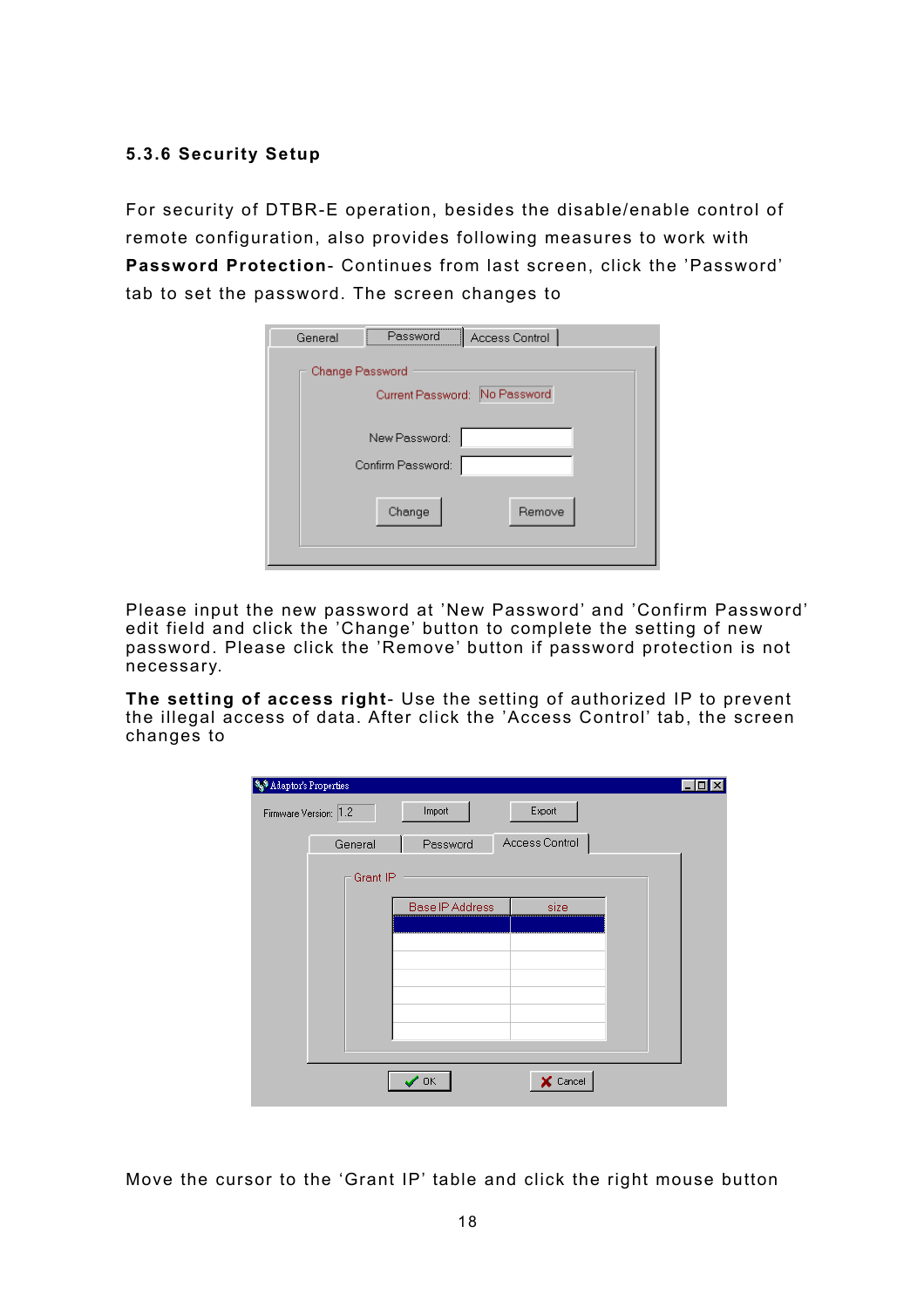<span id="page-19-0"></span>then the screen will appear a pop-up menu as shown below



Click 'Add' to add one set of authorized IP. Click 'Del' to delete a set of authorized IP. Click 'Edit' to modify an existed authorized IP data. After click the 'Add' function the screen changes to

| Access Permited IP                        |  |
|-------------------------------------------|--|
| Grant IP: 1.1.1.1                         |  |
| Group Size: 1                             |  |
| X Cancel<br>$\boldsymbol{\mathcal{S}}$ ok |  |

With this dialog to define a set of consecutive authorized IP addresses. Please input the first IP address of the consecutive IP addresses in the 'Grant IP' field and input the size of IP addresses in 'Group Size' filed.

#### **5.3.7 Station & IP mapping Setup**

This setting can only need to perform when DTBR-E module is work at client mode. When the working mode is set to client mode the basic configuration data page changes to

| <b>Adaptor's Properties</b> |                               |                                                   | $L = 1$ |
|-----------------------------|-------------------------------|---------------------------------------------------|---------|
| Firmware Version: 1.5       | Import                        | Export                                            |         |
| General                     | Password                      | Access Control                                    |         |
|                             |                               | Remote Config. Enabled <b>Ø</b>                   |         |
| IP Address:                 | 211.20.97.139                 | Advance Setup<br>Operation Mode: Server           |         |
| Subnet Mask:                | 255.255.255.0                 |                                                   |         |
| GateWay:                    | 211.20.97.129                 | Modbus<br>Protocol:                               |         |
| Host Name:                  |                               | 9600<br>Baud Rate:<br>Parity: Even<br>Data Bit: 8 |         |
| Comment:                    | not init                      |                                                   |         |
|                             |                               |                                                   |         |
|                             | $\boldsymbol{\mathcal{J}}$ OK | X Cancel                                          |         |

It has an additional 'Port Mapping' tab when compare with server mode,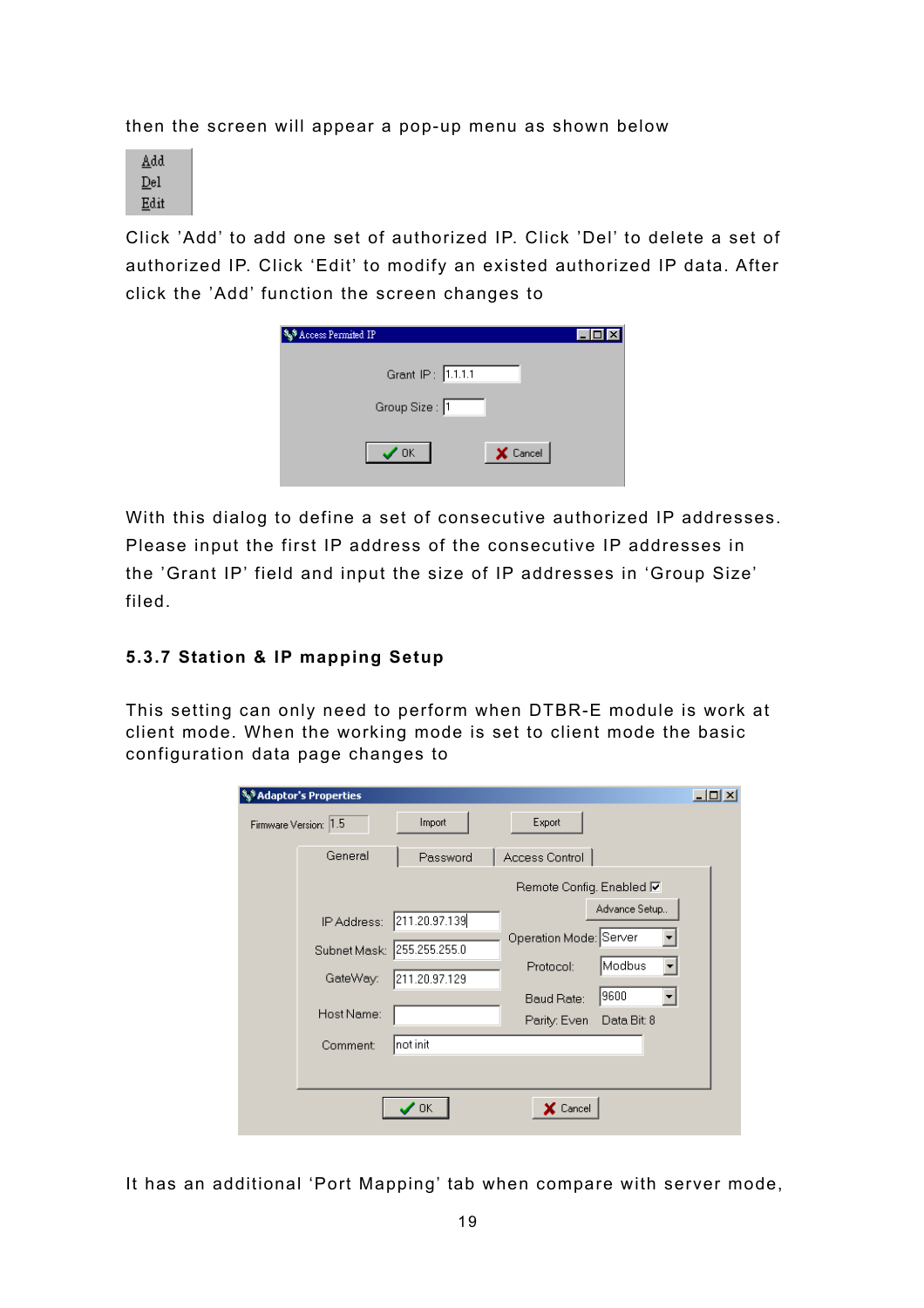| Adaptor's Properties | Firmware Version: 1.2<br>General |                | Import<br>Password | Export     | Access Control   Port Mapping |  |
|----------------------|----------------------------------|----------------|--------------------|------------|-------------------------------|--|
|                      |                                  | Local          |                    | Remote     |                               |  |
|                      |                                  | Station #      |                    | IP Address | Station #                     |  |
|                      |                                  |                |                    |            |                               |  |
|                      |                                  |                |                    |            |                               |  |
|                      |                                  |                |                    |            |                               |  |
|                      |                                  |                |                    |            |                               |  |
|                      |                                  | $^{\prime}$ OK |                    |            | <b>X</b> Cancel               |  |

after click the 'Port Mapping' tab the screen changes to

Move the cursor to the table locating in the center of window then click the right mouse button then the screen appears a pop-up menu as shown below

| Add  |  |
|------|--|
| Del  |  |
| Edit |  |

Click 'Add' to add one station mapping data. Click 'Del' to delete a station mapping data. Click 'Edit' to modify an existed station mapping data. After click the 'Add' command the screen changes to

| Port mapping entry |          |
|--------------------|----------|
| Local Station :    |          |
| Remote Station:  1 |          |
| Remote IP: 1.1.1.1 |          |
| Group Size: [1     |          |
| $\sqrt{a}$ K       | X Cancel |

Following are the description of each field shown in above

**Local Station**: The station number of local PLC

**Remote Station**: The station number of remote PLC

**Remote IP**: The IP address of DTBR-E module connected by the remote PLC.

**Group Size**: With execute this dialog once can define a group of station mapping, for example, if we want to map the local PLC station number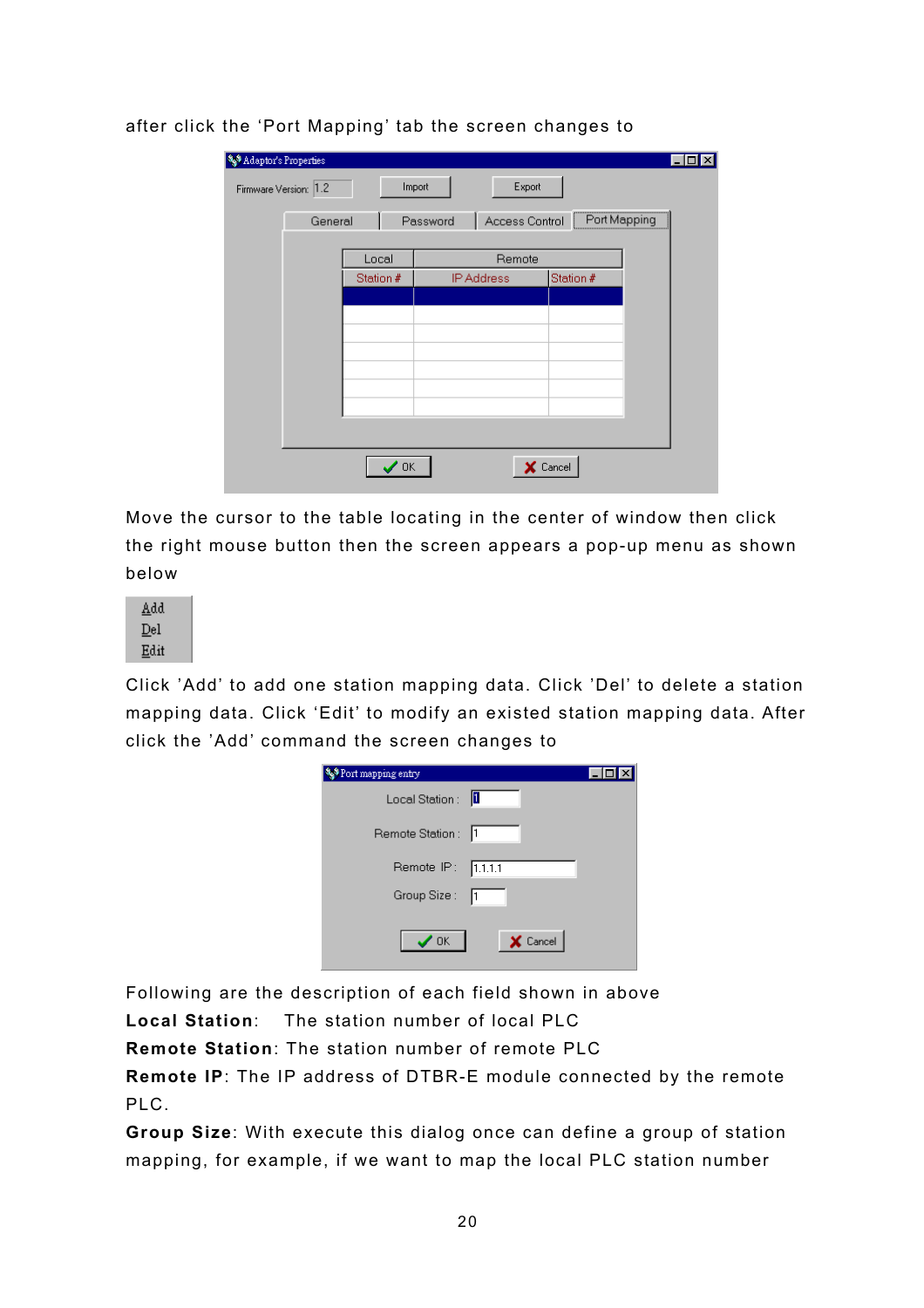<span id="page-21-0"></span>20~29 to remote PLC station10~19 and the IP Address of remote DTBR-E module is 192.168.1.3 then can set the Local Station to 20, Remote Station to 10, Group Size to 10, Remote IP to 192.168.1.3. The DTBR-E module can provide at most 19 groups of station mapping.

#### **5.3.8 Update Configuration**

When finish the editing of configuration data, please click the 'OK' button of the "adaptor's properties" window to update the DTBR-E module. When the update is finish without error the screen will change to main window and ready for configuration of another DTBR-E module. If the DTBR-E module is configured by RS232 interface, please remember to restore the DIP switch to its normal working position.

#### **5.4 Procedures to change the configuration**

Now summarize the procedures to change the network configuration at below.

- Step 1. Choose the connection method. If RS232 refer to section 5.3.2 . If Local area network refer section 5.3.3 . If Internet refer section 5.3.4 .
- Step 2. Edit the basic network data, please refer section 5.3.5 .
- Step 3. Setup the password (optional), please refer section 5.3.6 .
- Step 4. Setup the authorized IP (optional), please refer section 5.3.6 .
- Step 5. Setup the mapping of local and remote station and IP address (Only client mode required), please refer section 5.3.6 .
- Step 6. Choose the connection port for PLC, please refer section 5.2.1 .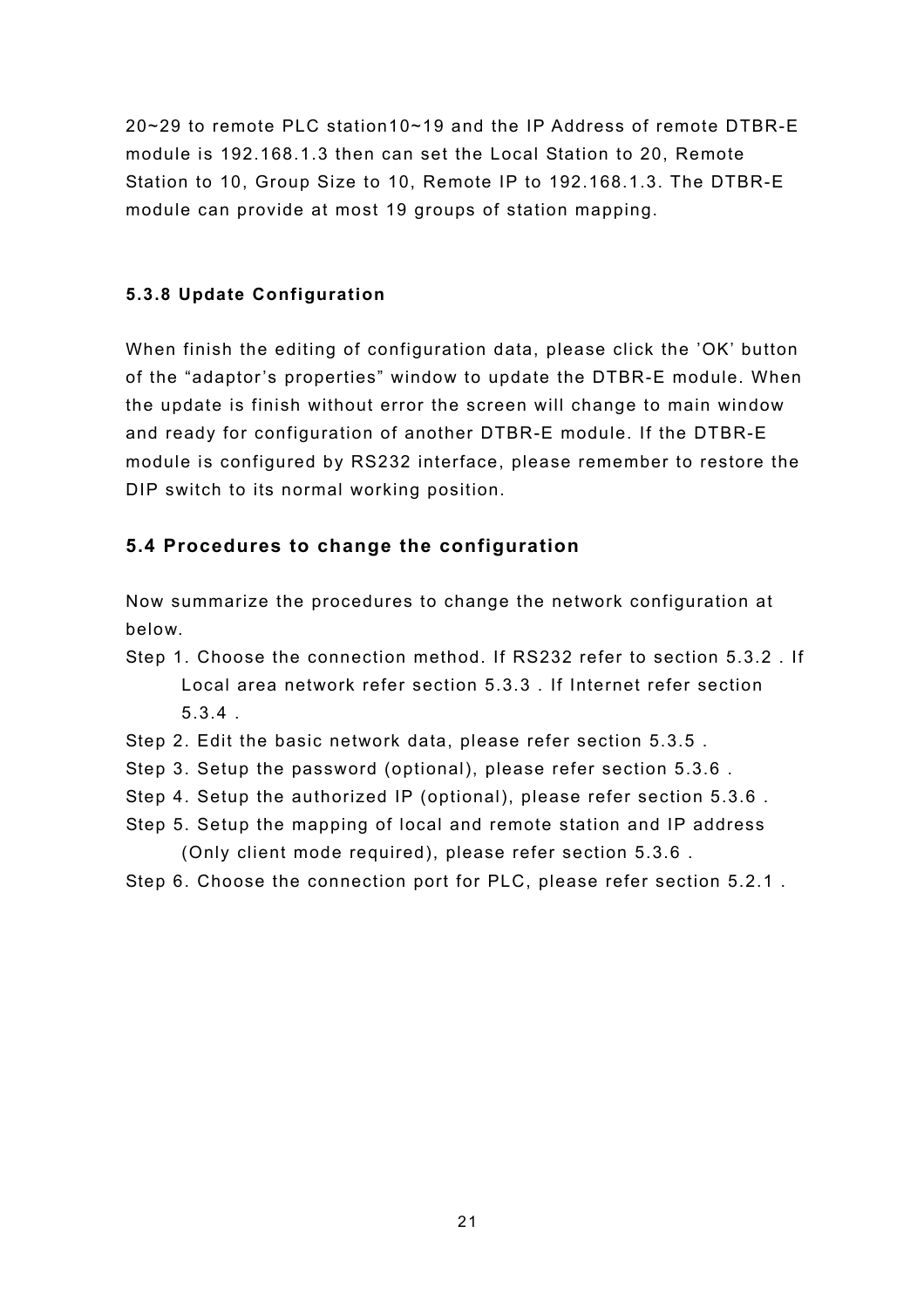# <span id="page-22-0"></span>**6. Appendices**

| <b>Type</b>       | Signal name      | Pin No.        | <b>Flow</b> |
|-------------------|------------------|----------------|-------------|
|                   | GND              | 6,13           |             |
| Power             | $+5V$            | 11             |             |
|                   | $+24V$           | 15             |             |
|                   | FG               | 10             |             |
|                   | R <sub>X0</sub>  | 9              | Input       |
| port <sub>0</sub> | TX <sub>0</sub>  | 8              | Output      |
|                   | TE0 <sub>*</sub> | 12             | Output      |
|                   | EN0 <sup>*</sup> | 14             | Input       |
|                   | RX1              | 1              | Input       |
| port1             | TX <sub>1</sub>  | $\overline{2}$ | Output      |
|                   | RTS <sub>1</sub> | 3              | Output      |
|                   | CTS <sub>1</sub> | 4              | Input       |

# **A port0&port1 Combo-Connector Pin-Out**

Note: TE0 – 'High' when port0 is transmitting data.

EN0 – port0 will be disabled when this signal is 'low'.

#### **B port0 Dedicated Connector Pin-Out**

| <b>Type</b>       | Signal name     | Pin No. | <b>Flow</b> |
|-------------------|-----------------|---------|-------------|
| Power             | GND             | ხ       |             |
|                   | R <sub>X0</sub> | 3       | Input       |
| port <sub>0</sub> | ⊤x∩             | n       | Output      |

#### **C Ethernet Port Connector Pin-Out**

| <b>Signal Name</b> | Pin No. | <b>Flow</b> | Color        |
|--------------------|---------|-------------|--------------|
| $TX+$              |         | Output      | White+Orange |
| TX-                |         | Output      | Orange       |
| $RX+$              |         | Input       | White+Green  |
| RX-                |         | Input       | Green        |